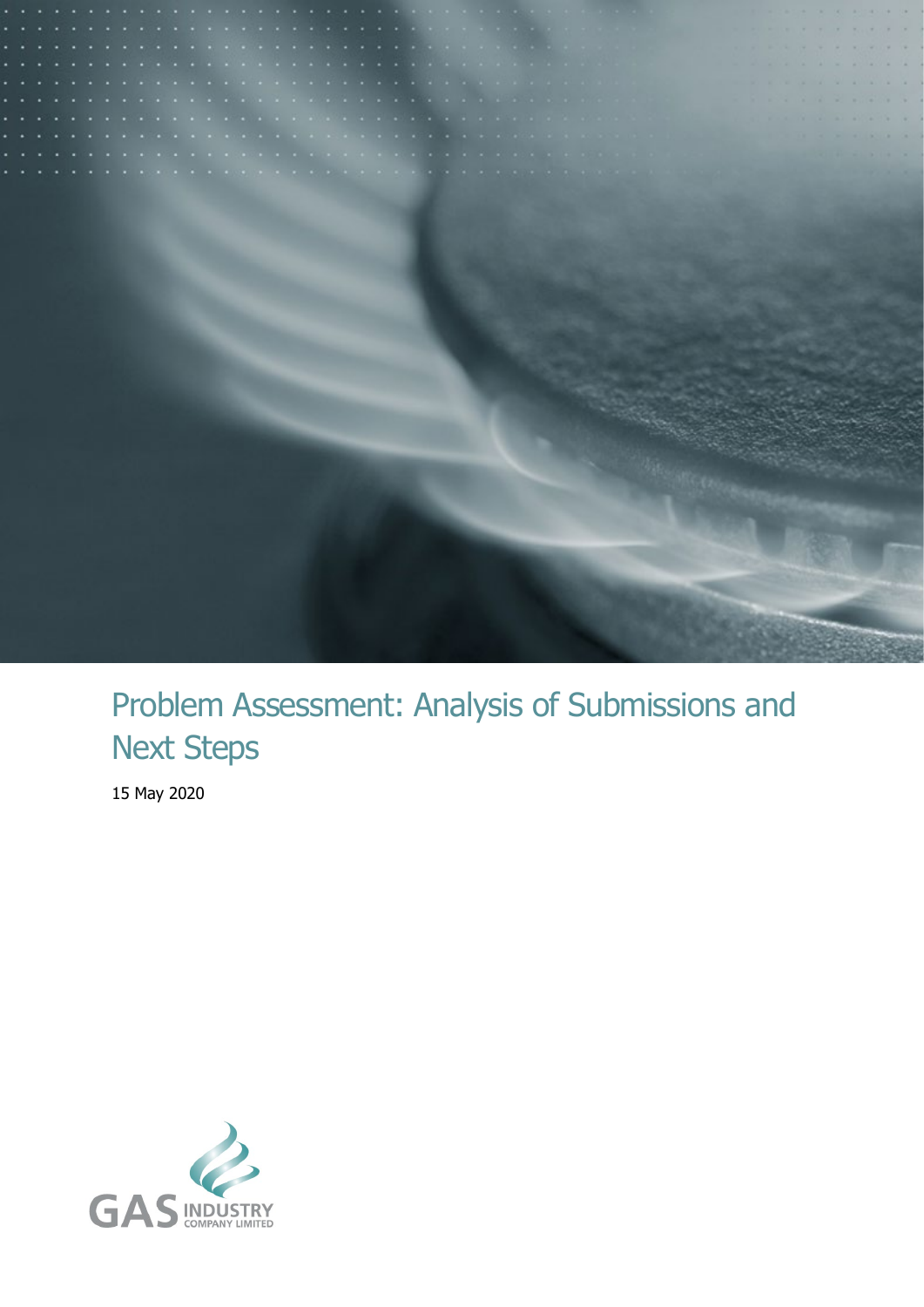# Executive Summary

#### **Introduction**

Gas Industry Co released the *Information Disclosure: Problem Assessment* consultation paper ('Problem Assessment paper') in October 2019. This paper reviewed several information elements identified in the Options for Information Disclosure in the Wholesale Gas Sector consultation paper ('Options paper') where there may be problems with information transparency and asymmetry. These information elements were assessed against the Government's policy objectives for the gas sector, identified in the Gas Act (1992) ('Gas Act') and the Government Policy Statement on Gas Governance (2008) (GPS).

We received 19 submissions on the Problem Assessment paper from a wide range of parties spanning the New Zealand energy sector. Parties' submissions broadly agreed with the conclusions that Gas Industry Co reached in the paper on many of the information elements. However, there were three areas where parties had a range of perspectives: major gas user facility outages, bilateral contract price and volume information and major users' forecast gas consumption information. Gas Industry Co asked for cross-submissions on these information elements to give parties a further opportunity to comment on these matters. We received 11 cross-submissions on these three matters.

#### **Issues Identified in Submissions**

#### Gas production outages

The Problem Assessment paper identified several issues associated with limited transparency and asymmetry of production outage information. Gas Industry Co considered that gas production outage information should be included in a Statement of Proposal (SOP) for information disclosure in the gas wholesale market.

There are no parties that disagree that gas production outages should be disclosed in some form. Gas Industry Co will include this information element in a SOP. Given the importance of this issue, we will prioritise the development of a SOP for this item along with gas storage outage information. The SOP will include the identification and evaluation of options to address the identified information issues. The industry-led Upstream Gas Outage Information Disclosure Code will be evaluated alongside other possible industry-led and regulatory options.

#### Gas storage facility outages

Information issues related to outages at gas storage facilities are broadly comparable to those of a gas production facility. As such, our problem assessment for this information element was similar to the issues identified for gas production outages. In the Problem Assessment paper, Gas Industry Co considered that gas storage facility outage information should be included in a SOP for information disclosure in the gas wholesale market.

Submitters generally agree with Gas Industry Co's problem assessment for gas storage facility outage information. Gas Industry Co will include this information element in a SOP. Given the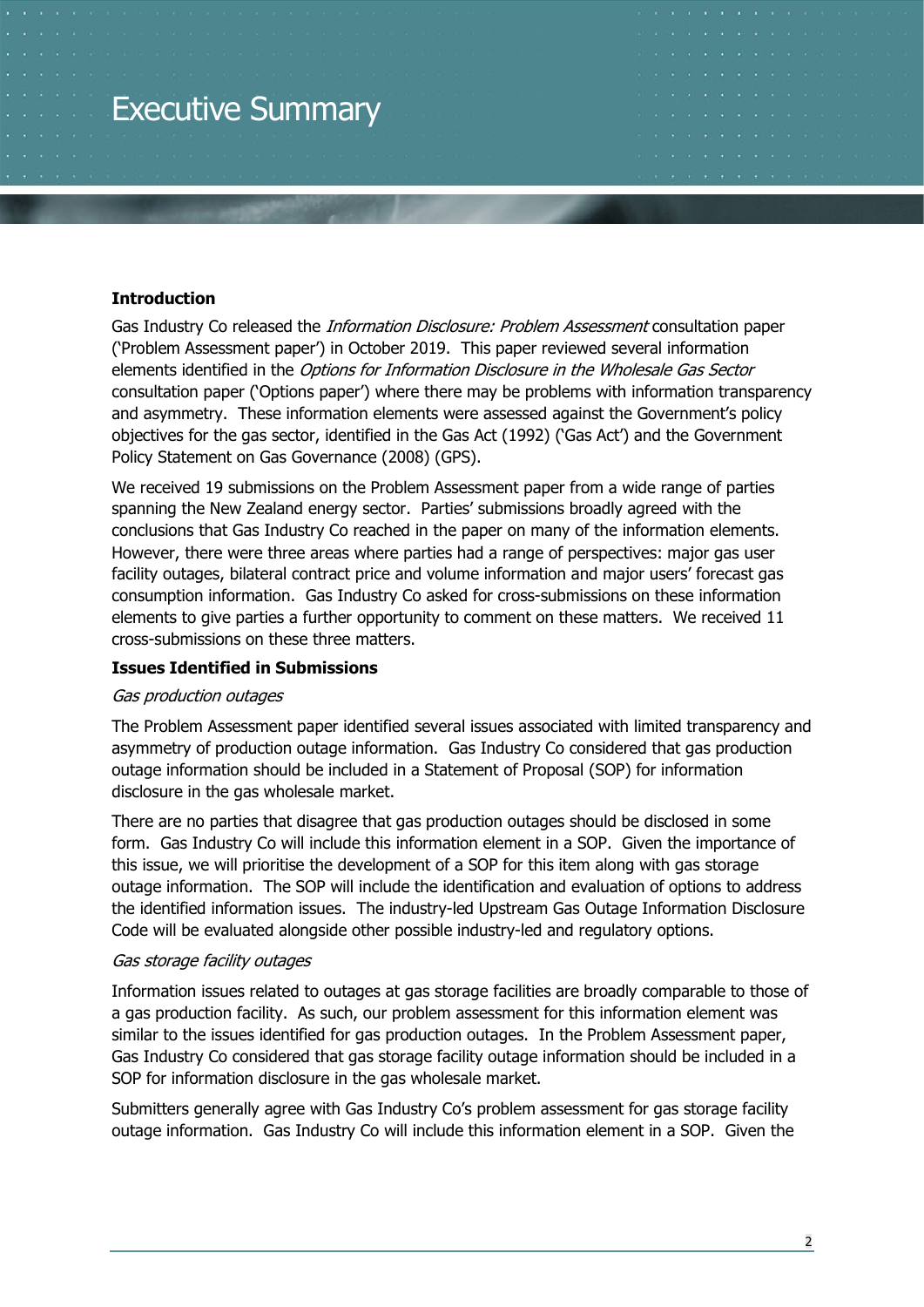importance of this issue, we will prioritise the development of a SOP for this item along with gas production facility outage information.

## Major gas user facility outages

There was a mix of supporting and opposing arguments regarding the disclosure of major gas user facility outages in both the Problem Assessment paper and submissions. Gas Industry Co asked for cross submissions on this matter to give parties a further opportunity to provide information. We also released the paper "The Impact of Methanex Plant Outages on the Gas Wholesale Market"[1,](#page-2-0) prepared by Contract Strategies Ltd, to help inform parties in the crosssubmission process.

The broad themes from parties supporting the disclosure of this information element include:

- An information disclosure regime should capture all outages in the sector that affect wholesale gas market volumes and prices.
- Major gas user outage information is valuable for coordinating major user planned outages.
- The Problem assessment should focus on domestic benefits and costs of information disclosure.

Parties opposing the disclosure of the information make the following points:

- To date, Methanex facility outages have not led to significant volumes of additional gas becoming available on the wholesale market and gas prices have not been affected materially.
- The disclosure of Methanex's plant outages would adversely affect its commercial position.
- The disclosure of plant outage information would capture only one of the drivers of major users' production and demand for gas.

There continues to be a range of views on this information element. Gas Industry Co intends to continue its assessment of this issue and will separate the work from the other information elements in our workstream. The next step will be the development of a position paper on this matter.

#### Transmission pipeline outages

Transmission pipeline information is part of the information disclosure regimes in various countries we reviewed in the Options paper. In the Problem Assessment paper, we commented that it appears that there are no major information issues relating to transmission pipeline outages in the New Zealand gas sector. It is expected that the consistency of transmission outage information would improve under GTAC and its associated IT systems. If concerns relating to notifications arise after this change then we would consider them at that time. The paper concluded that there is no reason to include this information element in a SOP. All parties that submitted on this information element agree with this conclusion.

#### Contract price & volumes disclosure

The Options paper proposed that a weighted average price for the 'bilateral contact' (known as gas supply agreements or GSAs) part of the wholesale gas market could be published by an

<span id="page-2-0"></span><sup>&</sup>lt;sup>1</sup> Contract Strategies Ltd (2020) "The Impact of Methanex Plant Outages on the Gas Wholesale Market", <https://www.gasindustry.co.nz/dmsdocument/6901>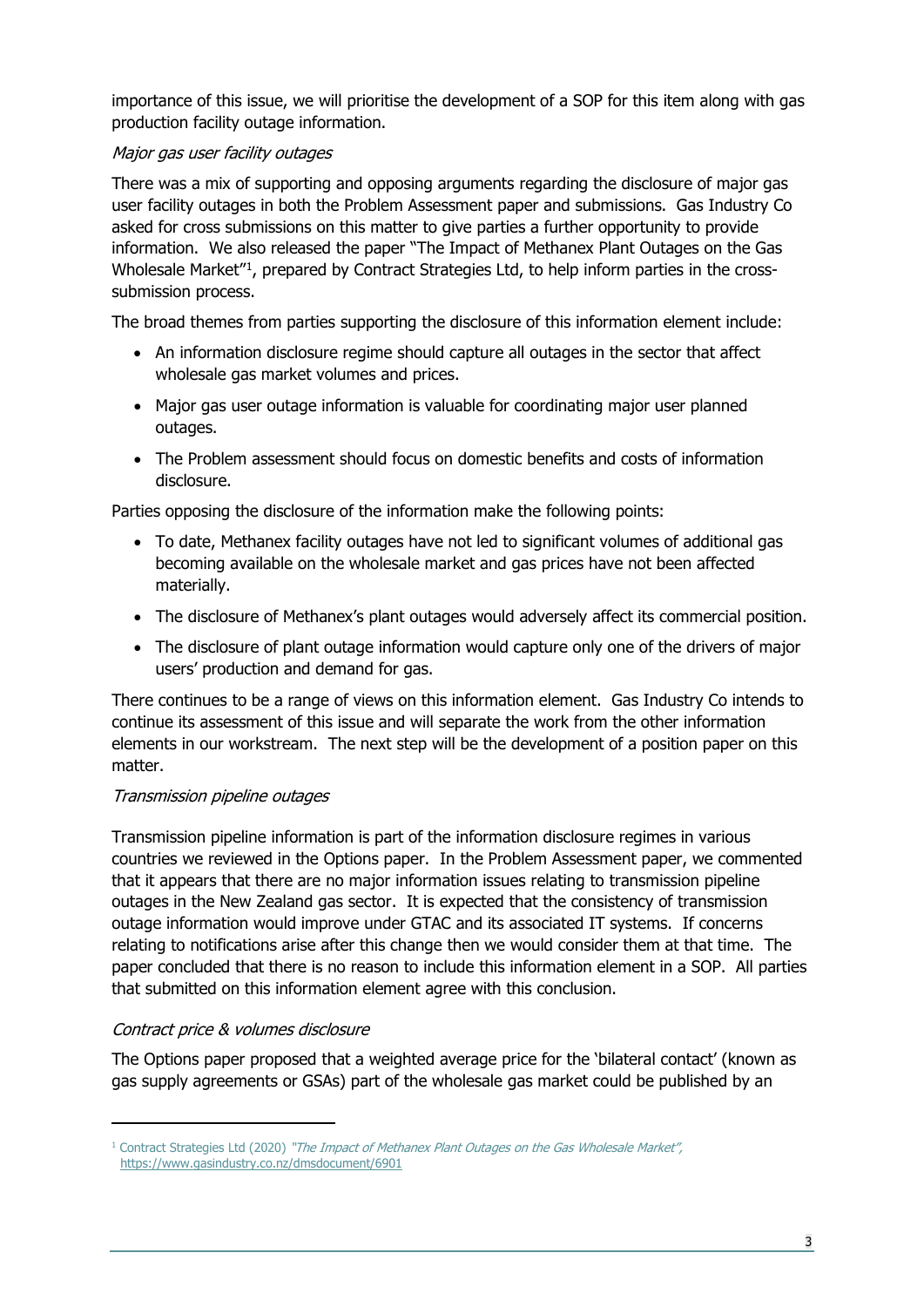independent body (such as Gas Industry Co) using price and quantity information related to these individual contracts. Upstream parties would provide contract-specific information to the independent body to enable this calculation.

There are a range of views on this information element in submissions. Recognising the variety of submissions, Gas Industry Co asked for cross submissions to provide parties a further opportunity to comment on this matter.

Overall, five parties consider that there should be disclosure of GSA price and volume information. With the exception of eTp, parties favouring the disclosure of this information element are electricity-only companies or agencies. Eleven parties consider that this information should not be part of an information disclosure regime. These parties span all parts of the gas sector and include electricity companies that participate actively in the gas wholesale market.

Parties supporting the disclosure of this information element make the following broad points:

- The information is important for price discovery in the wholesale gas market**.**
- The information is important for price discovery in the wholesale electricity market.
- Contract price and volume information would be useful for the Electricity Authority to monitor trading behaviour in the electricity sector.
- Commercial sensitivity arguments made by some submitters (see below) are overstated.

Parties opposing the disclosure of this information make the following points:

- GSA price and volume information are commercially sensitive, and aggregation of information does not reduce this sensitivity.
- Some parties submit that no problem in the gas wholesale market has been identified that would justify the disclosure of GSA price and volume information. OMV comments that wholesale gas price discovery already occurs through Requests for Proposals.
- GSA contractual complexities mean that an aggregate price measure would be meaningless and potentially misleading.

Gas Industry Co recognises that electricity companies whose activities do not include gas-fired generation may need an understanding of the gas price that thermal electricity generators face to participate effectively in the wholesale electricity market. We intend to do further work to identify the specific issues and needs of these companies and options for how these needs might be addressed.

#### emsTradepoint price & volume disclosure

The Problem Assessment paper concluded that emsTradepoint market information should not be included in a Statement of Proposal on information disclosure. This conclusion was made on the basis that eTp now discloses lagged Volume Weighted Average Price (VWAP), Frankley Road Natural Gas Monthly Index (FRMI) and Frankley Road Natural Gas Quarterly Index (FRQI) measures on the public facing part of its website. eTp also publishes VWAP and delivered volumes for the previous day on a ticker screen on its page. We understand that eTp is investigating the publication of lagged volume information on the public part of its website. It also offers read-only access to its platform for \$5,000 p.a. Most parties who submitted on this information element agree with Gas Industry Co's conclusion. This information element will not be progressed further at this stage. However, Gas Industry Co will continue to monitor the effectiveness of information disclosure on the emsTradepoint market.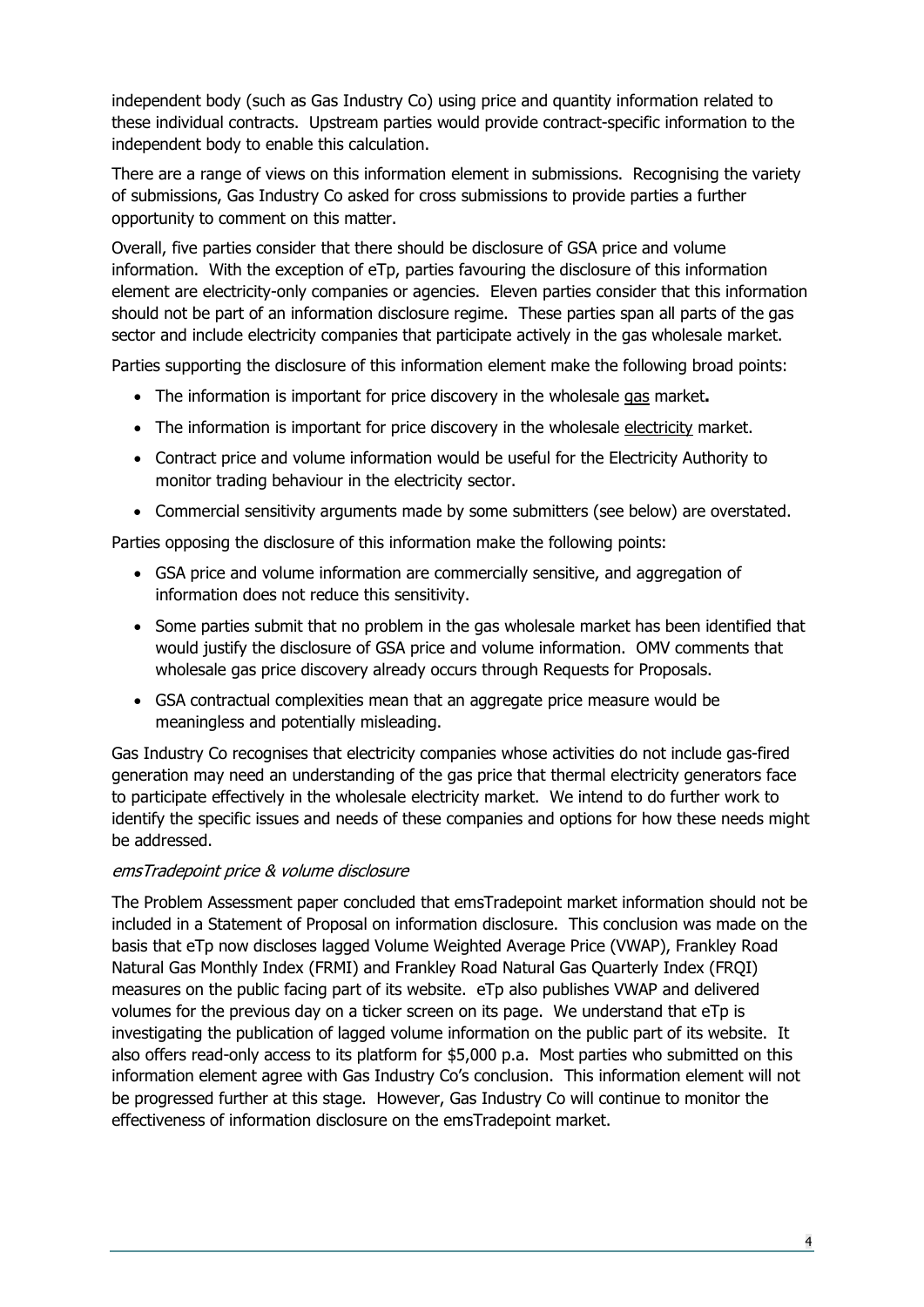#### Gas storage facilities information

Currently there is one storage facility in the New Zealand gas sector, the Ahuroa gas storage facility (Ahuroa, owned and operated by Flex Gas). Flex Gas submits monthly Ahuroa storage level information to MBIE as part of its Quarterly Retail Sales Survey (QRSS). This information is used by MBIE to calculate a quarterly stock change figure in its gas production, transformation and consumption data tables.

Flex Gas has agreed to copy Gas Industry Co in on the information it supplies MBIE. We will publish this monthly Ahuroa storage information on the information portal page of our website.

#### Forecasts of gas production

The Options paper considered the requirement for gas producers to provide forecast production information for the coming year. MBIE already collects production forecast information, under the Crown Minerals (Petroleum) Regulations 2007. MBIE publishes this information in its New Zealand Oil and Gas Reserves tables.

Gas Industry Co does not intend to advance this information element further in this workstream. However, we are aware of parties' interest in having this information available sooner in the year. We will continue to work with MBIE on the timing of the release of this information.

#### Forecasts of major users' gas consumption

The Options paper considered the requirement for major users to provide forecast consumption information. This information element was identified as a possible extension to the disclosure of forecast gas production information. The Problem Assessment paper concluded that there does not appear to be a significant problem associated with a lack of this information. In contrast, this information is commercially sensitive for some major users.

Three parties (of the 14 parties who submitted on this matter) submit that this information should be disclosed. However, we consider that a problem which would warrant the disclosure of this information has not been determined. Accordingly, Gas Industry Co does not intend to progress this information element further in this workstream.

#### Gas positions of thermal electricity generators

This information element is concerned with the disclosure of thermal electricity generators' fuel positions. This information element has been picked up by the Electricity Authority as part of its Wholesale Market Information Disclosure project. Gas Industry Co is working collaboratively with the Electricity Authority on this project. We will ensure that the comments raised in submissions are picked up in that project.

#### **Next Steps**

The following table summarises the next steps for each of the information elements discussed in this paper.

| <b>Information</b><br>element | <b>Next step</b>                                                                                                                                                                                                                                                                                                                                                           |
|-------------------------------|----------------------------------------------------------------------------------------------------------------------------------------------------------------------------------------------------------------------------------------------------------------------------------------------------------------------------------------------------------------------------|
| Gas production<br>outages     | Gas production outage information will be progressed to a Statement of<br>Proposal (SOP). The SOP will include the identification and evaluation of<br>options to address the identified information issues, covering both<br>industry-led and regulatory options. This will include an evaluation of the<br>industry-led Upstream Gas Outage Information Disclosure Code. |

#### **Table 1 Next steps for each information element**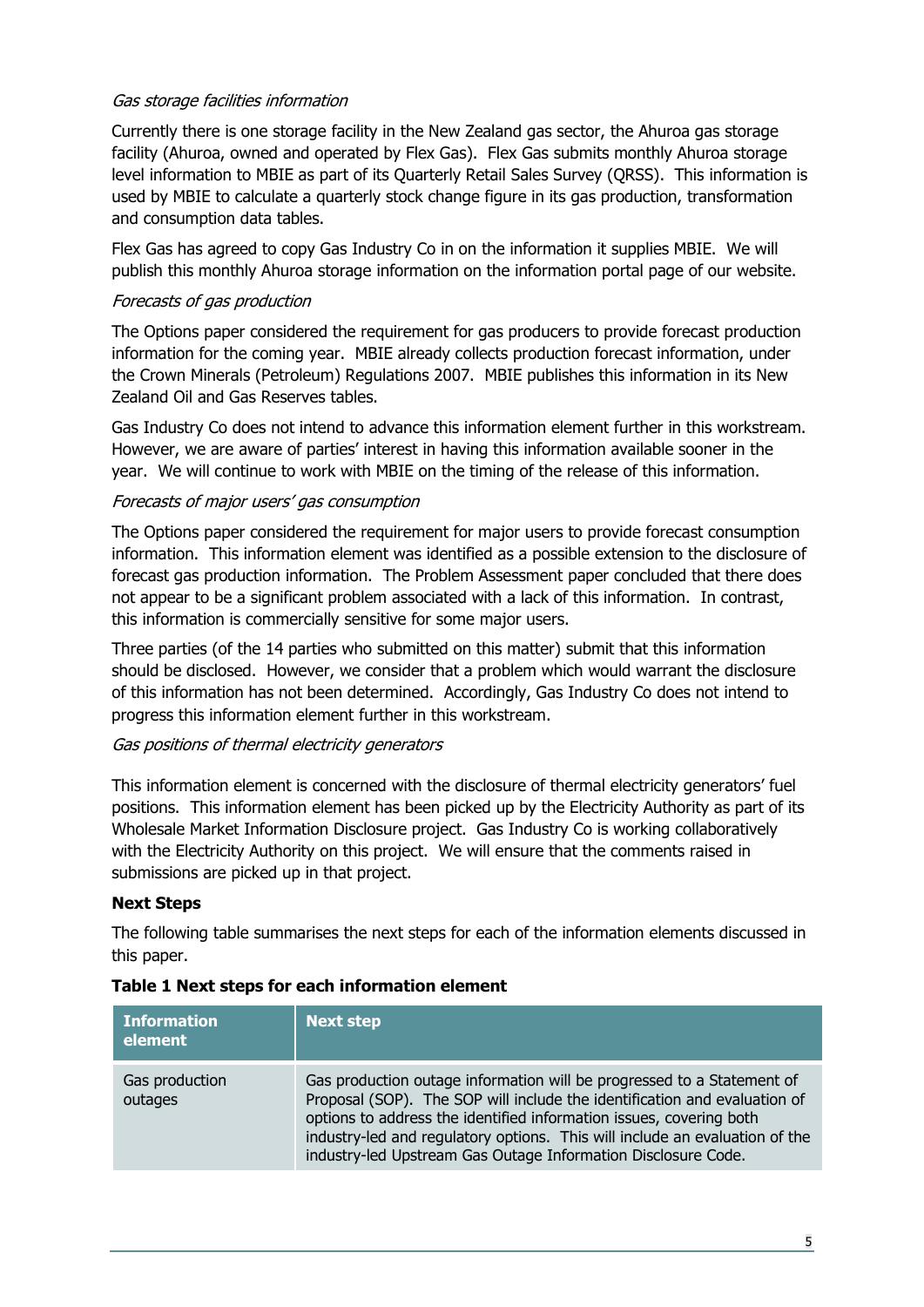| Gas storage facility<br>outages                         | This information element will also be progressed to a SOP stage in<br>tandem with production outages. Again, the Upstream Gas Outage<br>Information Disclosure Code, which includes the Ahuroa gas storage<br>facility, will be assessed as one of the options.                                     |
|---------------------------------------------------------|-----------------------------------------------------------------------------------------------------------------------------------------------------------------------------------------------------------------------------------------------------------------------------------------------------|
| Major gas user facility<br>outages                      | Given the range of views expressed in submissions, Gas Industry intends<br>to conduct further, separate work on this issue. The next step will involve<br>the development of a position paper which will identify whether/how to<br>progress this issue further.                                    |
| Transmission outages                                    | This information element will not be progressed further at this<br>stage. Gas Industry Co will continue to monitor the effectiveness of<br>transmission system information disclosure.                                                                                                              |
| GSA average price<br>information                        | Gas Industry Co intends to conduct further work on this information<br>element. A particular focus will be understanding the needs of electricity<br>sector participants (who are the parties in submissions who<br>predominantly want this information) and options for addressing these<br>needs. |
| emsTradepoint price<br>(& volume) information           | This information element will not be progressed further at this stage.<br>However, we will continue to monitor the effectiveness of information<br>disclosure on the emsTradepoint market.                                                                                                          |
| Gas storage facility<br>information                     | Flex Gas has agreed to provide Gas Industry Co the monthly Ahuroa<br>storage information it supplies MBIE. Gas Industry Co will publish this<br>information on the information portal page (see below) of our website.                                                                              |
| Gas production<br>forecast information                  | We do not intend to advance this information element further in this<br>workstream. Gas Industry Co will continue to work with MBIE on the<br>timing of the release of this information.                                                                                                            |
| Major users' forecast<br>gas consumption<br>information | This information element will not be progressed further in this<br>workstream.                                                                                                                                                                                                                      |
| Thermal generator gas<br>position information           | This information element has been picked up as part of the EA's<br>Wholesale Market Information Disclosure project. Gas Industry Co is<br>working collaboratively with the EA on this project.                                                                                                      |

As a precursor to more formal information disclosure arrangements, Gas Industry Co developed the Industry Notifications page on its website, [https://www.gasindustry.co.nz/industry](https://www.gasindustry.co.nz/industry-notifications/)[notifications/.](https://www.gasindustry.co.nz/industry-notifications/) This page was launched in July 2019. This page is a place for the industry to post notifications relating to the New Zealand gas industry.

Gas Industry Co is continuing to develop an information portal on its website. The intention is that this will be a one-stop place for parties to access publicly available gas sector information. The portal will include a guide to assist in the interpretation of this information. As a first step in developing this portal, Gas Industry Co publishes updated gas production and major user consumption charts three times a week. The charts show the gas output from most major fields, and the consumption of gas by several large users<sup>2</sup>.

<span id="page-5-0"></span><sup>&</sup>lt;sup>2</sup> The data used in the creation of these charts is publicly available at the Open Access Transmission Information System (OATIS) website [http://www.oatis.co.nz](http://www.oatis.co.nz/) and the Balancing Gas Information Exchange (BGIX) [http://www.bgix.co.nz](http://www.bgix.co.nz/)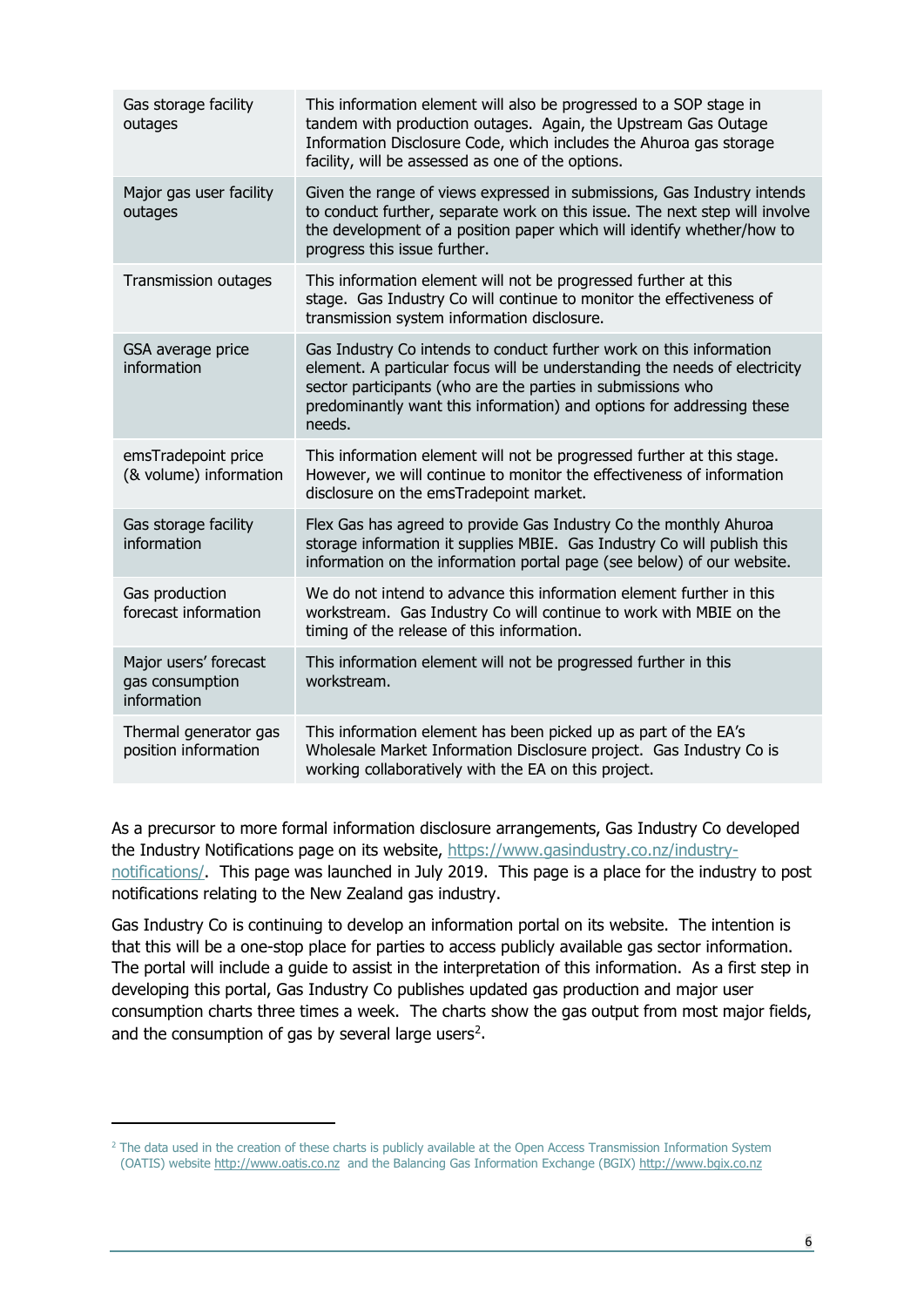# **Contents**

|  |  |  |  |  |  |                                                             | STATE OF CALL OF THE 24 YOFF OF STATE OF THE CALL OF STATE ORDER OF STATE OF |  |
|--|--|--|--|--|--|-------------------------------------------------------------|------------------------------------------------------------------------------|--|
|  |  |  |  |  |  | <b>THE R. P. LEWIS CO., LANSING, MICH. 49-14039-1-120-2</b> |                                                                              |  |
|  |  |  |  |  |  |                                                             | THE R. P. LEWIS CO., LANSING, MICH. 49-14039-1-120-2                         |  |
|  |  |  |  |  |  |                                                             |                                                                              |  |
|  |  |  |  |  |  |                                                             | THE R. P. LEWIS CO., LANSING, MICH. 49-14039-1-120-2                         |  |
|  |  |  |  |  |  |                                                             | 1980 BALLAND BALLAND BALLAND BALLAND BALLAND BALLAND BALLAND                 |  |
|  |  |  |  |  |  |                                                             |                                                                              |  |
|  |  |  |  |  |  | THE R. P. LEWIS CO., LANSING, MICH. 49-14039-1-120-2        |                                                                              |  |
|  |  |  |  |  |  |                                                             |                                                                              |  |

| 1. |     |              | <b>INTRODUCTION AND PURPOSE</b>         | 9  |
|----|-----|--------------|-----------------------------------------|----|
|    | 1.1 | Purpose      |                                         | 9  |
|    | 1.2 | Introduction |                                         | 9  |
| 2. |     |              | <b>ISSUES IDENTIFIED IN SUBMISSIONS</b> | 11 |
|    | 2.1 |              | Information elements                    | 11 |
|    | 2.2 |              | Submissions received                    | 11 |
|    | 2.3 |              | Gas production outages                  | 12 |
|    |     | 2.3.1        | Problem assessment summary              | 12 |
|    |     | 2.3.2        | Industry-led information disclosure     | 13 |
|    |     | 2.3.3        | Submissions analysis                    | 13 |
|    |     | 2.3.4        | Gas Industry Co comment                 | 14 |
|    | 2.4 |              | Gas storage facility outages            | 14 |
|    |     | 2.4.1        | Problem assessment summary              | 14 |
|    |     | 2.4.2        | Gas Industry Co comment                 | 15 |
|    | 2.5 |              | Major gas user facility outages         | 15 |
|    |     | 2.5.1        | Problem assessment summary              | 15 |
|    |     | 2.5.2        | Submissions analysis                    | 15 |
|    |     | 2.5.3        | Gas Industry Co comment                 | 19 |
|    | 2.6 |              | Transmission pipeline outages           | 19 |
|    |     | 2.6.1        | Problem assessment summary              | 19 |
|    |     | 2.6.2        | Submissions analysis                    | 20 |
|    |     | 2.6.3        | Gas Industry Co comment                 | 20 |
|    | 2.7 |              | Contract price & volumes disclosure     | 20 |
|    |     | 2.7.1        | Problem assessment summary              | 20 |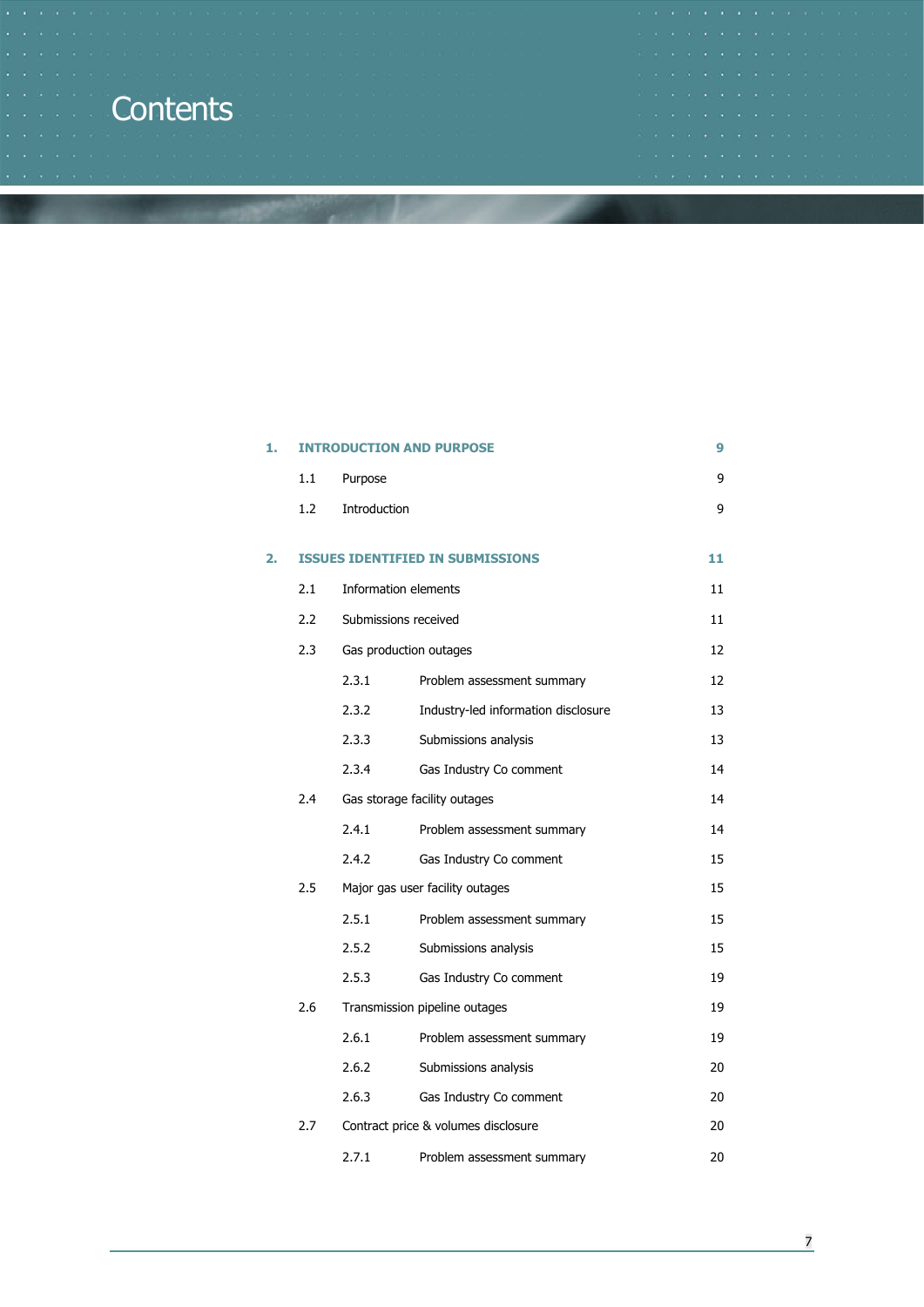|      | 2.7.2  | Submissions analysis                            | 20 |
|------|--------|-------------------------------------------------|----|
|      | 2.7.3  | Gas Industry Co comment                         | 24 |
| 2.8  |        | emsTradepoint price & volume disclosure         | 25 |
|      | 2.8.1  | Problem assessment summary                      | 25 |
|      | 2.8.2  | Submissions analysis                            | 25 |
|      | 2.8.3  | Gas Industry Co comment                         | 25 |
| 2.9  |        | Gas storage facilities information              | 25 |
|      | 2.9.1  | Problem assessment summary                      | 25 |
|      | 2.9.2  | Submissions analysis                            | 26 |
|      | 2.9.3  | Gas Industry Co comment                         | 26 |
| 2.10 |        | Forecasts of gas production                     | 26 |
|      | 2.10.1 | Problem assessment summary                      | 26 |
|      | 2.10.2 | Submissions analysis                            | 27 |
|      | 2.10.3 | Gas Industry Co comment                         | 27 |
| 2.11 |        | Forecasts of major users' gas consumption       | 27 |
|      | 2.11.1 | Problem assessment summary                      | 27 |
|      | 2.11.2 | Submissions analysis                            | 27 |
|      | 2.11.3 | Gas Industry Co comment                         | 28 |
| 2.12 |        | Gas positions of thermal electricity generators | 28 |
|      | 2.12.1 | Problem assessment summary                      | 28 |
|      | 2.12.2 | Submissions analysis                            | 29 |
|      | 2.12.3 | Gas Industry Co comment                         | 29 |
|      |        |                                                 |    |

#### **3. [SUMMARY OF NEXT STEPS](#page-29-0) 30**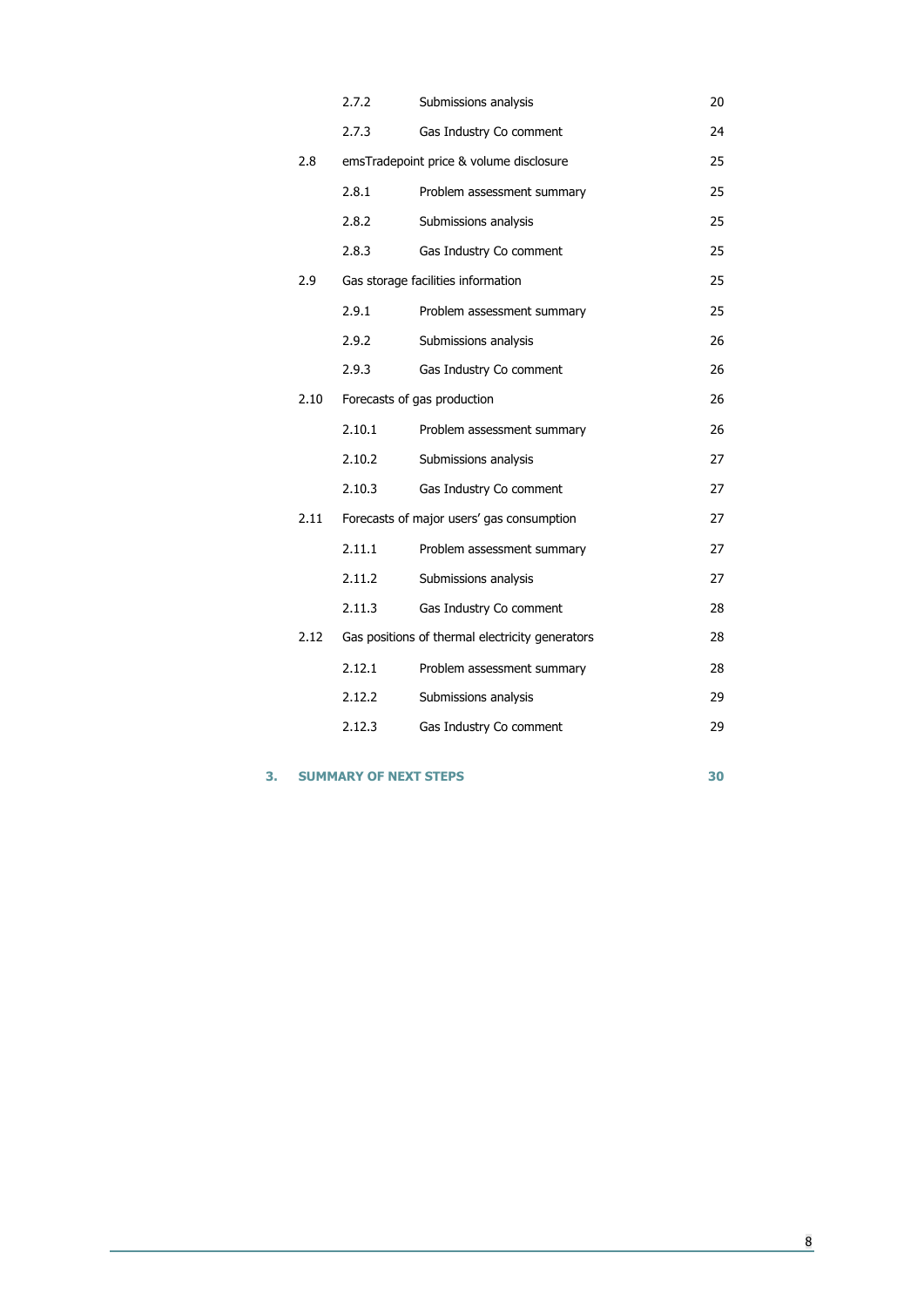# <span id="page-8-0"></span>1. Introduction and purpose

# <span id="page-8-1"></span>**1.1 Purpose**

The purpose of this paper is to provide a summary of the submissions and cross-submissions that Gas Industry Co has received on the *Information Disclosure: Problem Assessment* consultation paper ('Problem Assessment paper'). We also set out the next steps in Gas Industry Co's information disclosure workstream.

# <span id="page-8-2"></span>**1.2 Introduction**

Events over the last two years in the gas industry have brought an increased focus on information availability in the sector. The industry saw several production outages occurring over a relatively short space of time and this led to questions, from both within the industry and the broader energy sector, about information transparency and asymmetry in the wholesale gas market.

Further to the concerns raised by the industry, on 25 July 2018, Gas Industry Co received a letter from the Minister of Energy and Resources Hon Dr Megan Woods, where she raised her concern that if information is not required to be disclosed in a timely manner it may have a material effect on the wider market for gas. The Minister requested that Gas Industry Co investigate the current information disclosure requirements and consider whether they are adequate.

Over the course of the Gas Transmission Access Code (GTAC) workshops in 2018, several industry participants sought information disclosure by large interconnected parties as a part of their interconnection agreements. It was determined that issues relating to the transparency of outage information that may impact the gas wholesale market is an issue that requires broader consideration than the GTAC process. Parties concluded that this matter should be progressed by a separate workstream led by Gas Industry Co.

Recognising the issues and concerns identified above, Gas Industry Co established a workstream to progress issues related to information availability. This workstream will consider whether current market arrangements related to information disclosure in the wholesale gas sector are sufficient or whether further arrangements are required.

We released the Options for Information Disclosure in the Wholesale Gas Sector consultation paper (Options paper) in March 2019. The purpose of this paper was to provide energy sector parties (including participants in both the gas and electricity sectors) with the opportunity to comment on various issues relating to information disclosure in the New Zealand wholesale gas sector. The paper identified several possible information areas or 'information elements' where there may be problems with information transparency and asymmetry. From the consultation process we distilled 10 distinct information elements to carry forward to a formal problem assessment phase.

These 10 elements are the focus of the Information Disclosure: Problem Assessment consultation paper ('Problem Assessment paper'), which was released in October 2019. This paper assesses these elements against the Government's policy objectives for the gas sector,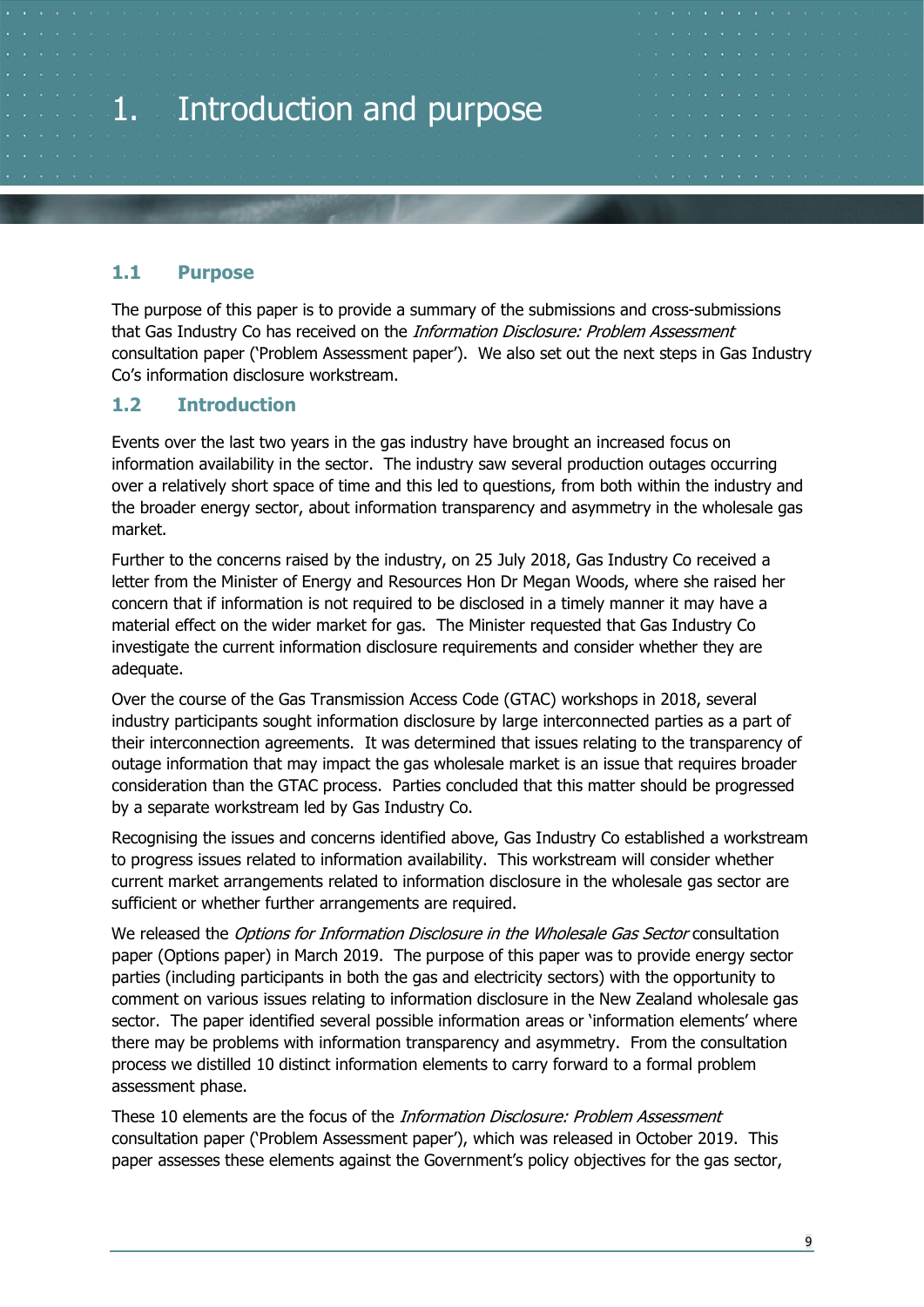identified in the Gas Act (1992) (Gas Act) and the Government Policy Statement on Gas Governance (2008) (GPS).

The paper represents the first step towards the development of a Statement of Proposal (SOP). The scope of a SOP is set out section 43N of the Gas Act and summarised in the Problem Assessment paper. Briefly, this scope includes a problem identification and an assessment of options for addressing the problem (including an assessment of the costs and benefits of each of the options).

Nineteen submissions on the Problem Assessment paper were received in December 2019. In February, Gas Industry Co asked for cross-submissions on three information elements where parties had markedly different views. We also published a report that we had commissioned from Contract Strategies Ltd ('The Impact of Methanex Plant Outages on the Gas Wholesale Market') on the issue of Methanex's disclosure of outages to help inform parties' crosssubmissions. We received 11 cross-submissions on 11 March 2020.

Separate from this Problem Assessment process, Gas Industry Co launched the Gas Notifications page on its website in July. This is an online tool that enables gas industry parties to voluntarily post notifications of any nature. The purpose of the page is to improve the availability of information while the workstream is being progressed. The page does not replace the information disclosure workstream (or reflect any outcomes). The notifications that have been published to date span production outages at most of the major gas fields and the Ahuroa gas storage facility.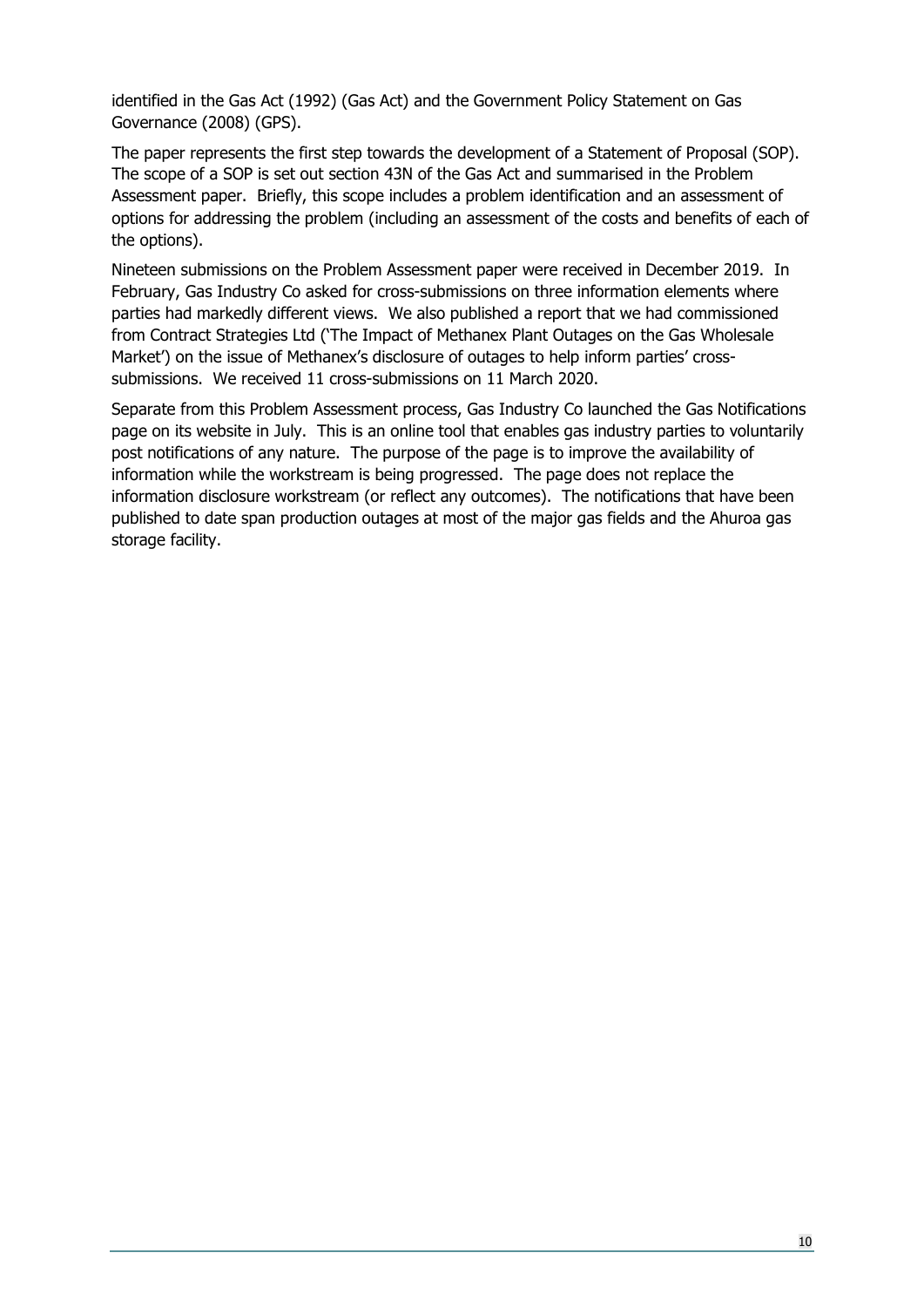<span id="page-10-0"></span>

# <span id="page-10-1"></span>**2.1 Information elements**

The Problem Assessment paper identified the following 10 potential information elements where there may be information issues:

- 1. Gas production outages;
- 2. Gas storage facility outages;
- 3. Major gas user facility outages;
- 4. Transmission pipeline outages;
- 5. Bilateral contract price and volumes information;
- 6. emsTradepoint price and volume information;
- 7. Gas storage facility information;
- 8. Gas production forecast information;
- 9. Major users' forecast gas consumption information; and
- 10. Gas positions of thermal electricity generators.

As noted earlier, the paper assessed these elements against the Government's policy objectives for the gas sector. The submissions and cross-submissions that Gas Industry Co received on each of these elements are summarised in the remainder of this paper.

#### <span id="page-10-2"></span>**2.2 Submissions received**

Submissions on the Problem Assessment paper were received from 19 parties:

- First Gas Limited (First Gas)
- Nova Energy Limited (Nova)
- Mercury Limited (Mercury)
- Greymouth Gas New Zealand Limited (Greymouth)
- Electricity Authority (EA)
- Trustpower Limited (Trustpower)
- Fonterra Co-operative Group Limited (Fonterra)
- Vector Limited (Vector)
- OMV New Zealand Limited (OMV)
- Haast Energy Trading Limited (Haast)
- Major Electricity Users' Group (MEUG)
- Transpower Limited (Transpower)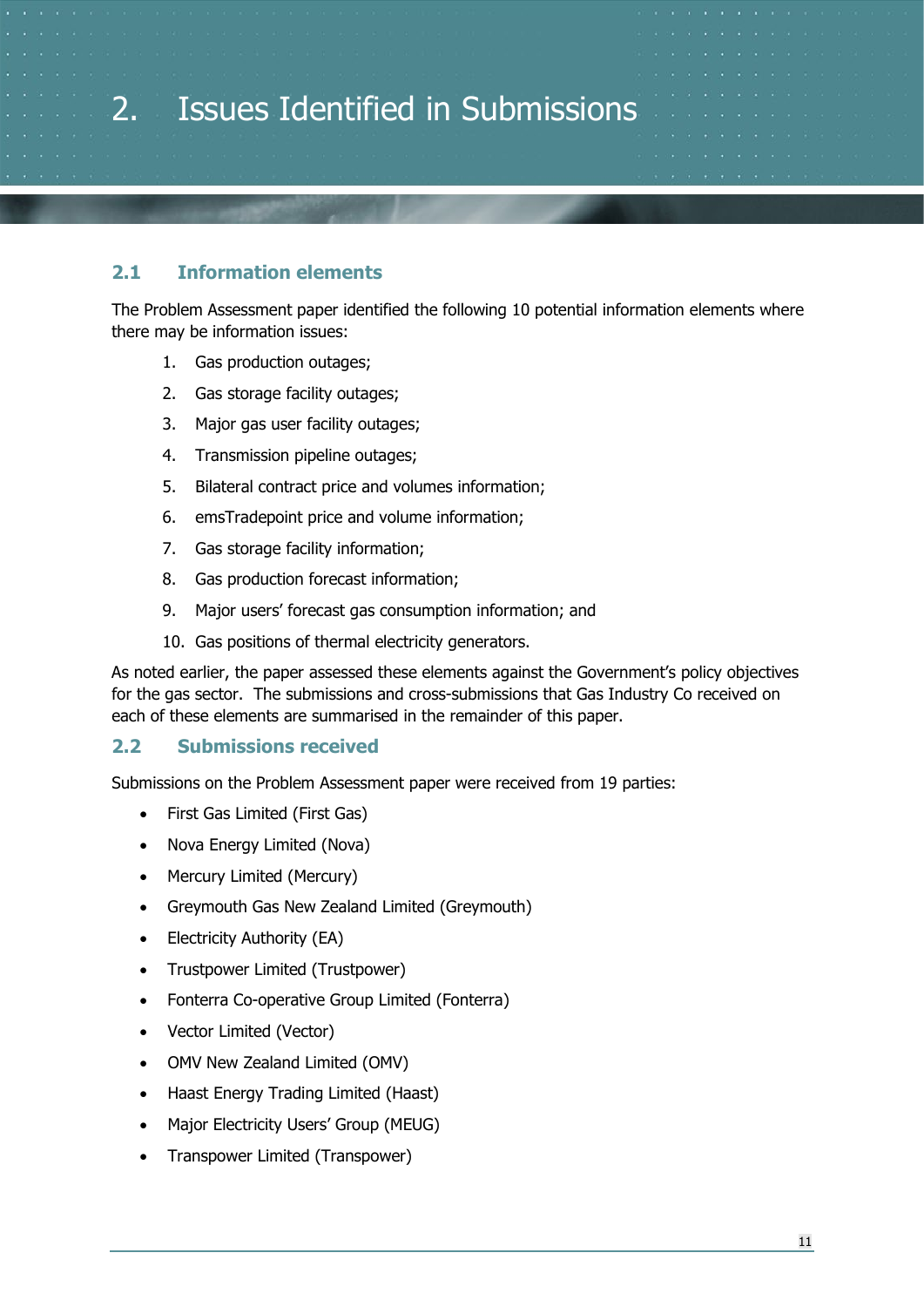- Genesis Energy Limited (Genesis)
- Meridian Energy Limited (Meridian)
- Methanex New Zealand Limited (Methanex)
- Petroleum Exploration & Production Association of New Zealand (PEPANZ)
- emsTradepoint Limited (eTp)
- Major Gas Users' Group (MGUG)
- Contact Energy Limited (Contact)

Parties' submissions broadly agreed with the conclusions that Gas Industry Co reached on the many of the information elements. However, there were three areas where parties had a range of perspectives:

- Major gas user facility outages;
- Bilateral contract price and volumes information; and
- Major users' forecast gas consumption information.

Gas Industry Co asked for cross-submissions on these three information elements to give parties a further opportunity to comment on these matters. We also asked parties to share any further information they have related to the Problem Assessment paper. The cross-submissions were mostly confined to the set of three information elements. No further matters were raised.

We received cross-submissions from the following 11 parties:

- Flick Energy Ltd (Flick)
- Greymouth
- MGUG
- OMV
- Mercury
- eTp
- EA
- Vector
- Methanex
- Nova
- PEPANZ

In the remainder of this section we summarise the main themes from parties' submissions and cross-submissions for each of the information elements identified in the Problem Assessment paper.

# <span id="page-11-0"></span>**2.3 Gas production outages**

## <span id="page-11-1"></span>**2.3.1 Problem assessment summary**

Over the past two years, there has been considerable focus on the availability of gas production (including processing facilities) outage information. This focus was driven initially by the two Pohokura production outages in 2018. Interest in this information has continued with tightening gas supply conditions.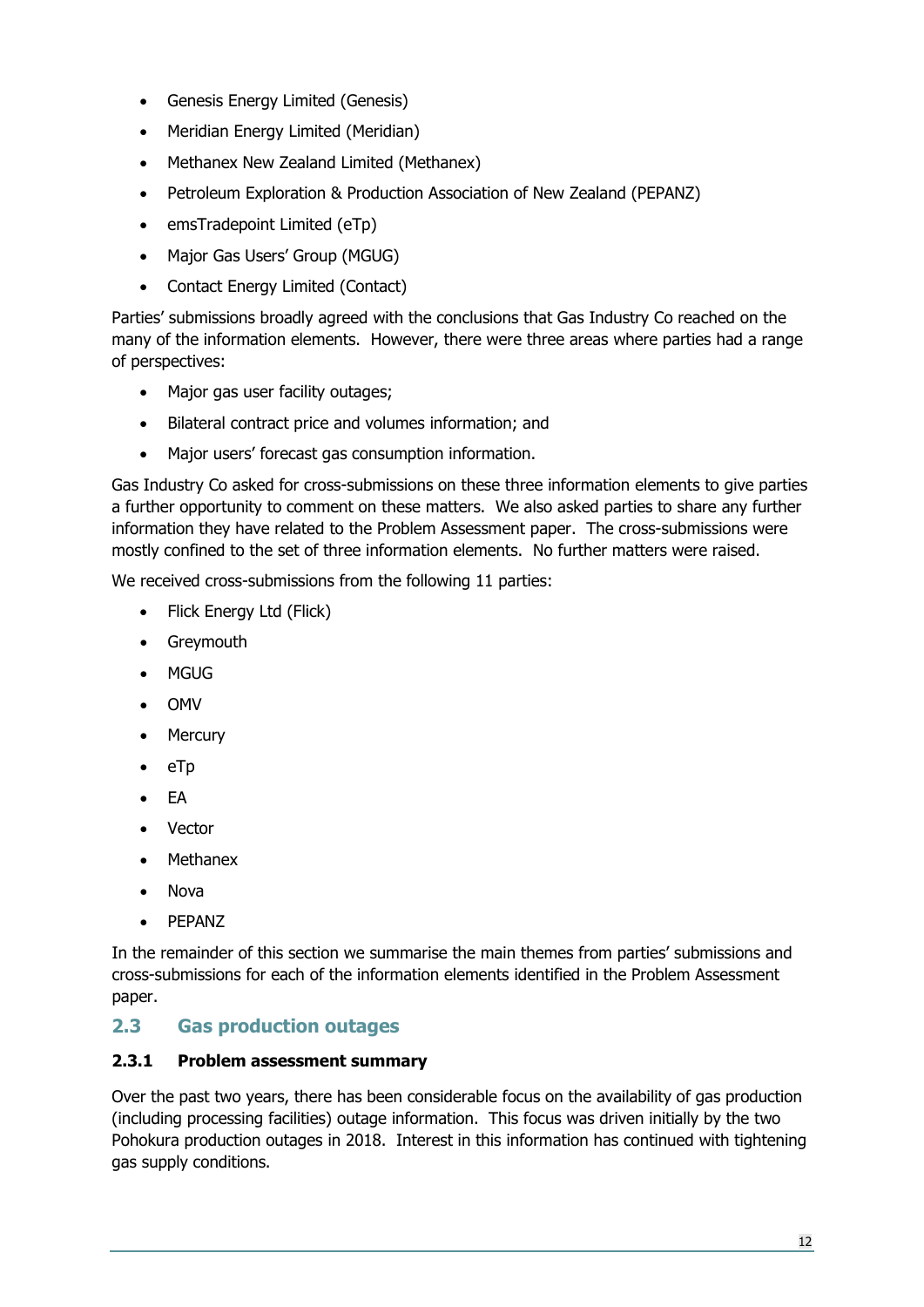The Problem Assessment paper identified several issues associated with limited transparency and asymmetry of production outage information. For instance, the paper concluded that there are significant implications for efficiency in the gas sector and related markets from limited production outage information. There are also fairness implications, with reliability also potentially affected by a lack of information transparency. The limited and asymmetric nature of production outage information is inconsistent with the Government's outcome for good, publicly available information. Gas Industry Co considered that gas production outage information should be included in a Statement of Proposal (SOP) for information disclosure in the gas wholesale market.

# <span id="page-12-0"></span>**2.3.2 Industry-led information disclosure**

Following the development of the Options paper, gas producers have been voluntarily disclosing outage information using the Industry Notifications page on the Gas Industry Co website. In addition, major gas producers<sup>3</sup>, together with PEPANZ and Flex Gas, are currently in the process of developing the industry-led Upstream Gas Outage Information Disclosure Code ('Upstream Disclosure Code'). The Upstream Disclosure Code comprises a set of rules in relation to public disclosure of information about both planned and unplanned gas outages. While voluntary, the Upstream Disclosure Code is intended to have full compliance from parties agreeing to it.

# <span id="page-12-1"></span>**2.3.3 Submissions analysis**

In the submissions on the Problem Assessment paper, there are no parties that disagree that gas production outages (planned and unplanned) should be disclosed in some form. This is consistent with the views expressed in the Options paper submission process. Gas Industry Co's submissions analysis on the Options paper ('Analysis of Submissions on Options for Information Disclosure') noted that "Submitters generally see upstream production outage disclosure as critical for information transparency and a well-functioning market."

However, parties have different views on the form that production outage disclosure should take. Upstream parties (Greymouth, OMV, Todd, together with PEPANZ) consider that production outages should be disclosed through an industry-led regime. This view is summarised in the draft Upstream Disclosure Code:

Upstream gas producers… made submissions on the Options Paper, including through the Petroleum Exploration and Production Association of New Zealand Inc. The core of their submissions was that:

- they agreed that information about upstream gas outages is important for a wellfunctioning gas market;
- they wished to develop a voluntary, industry-led disclosure framework in relation to both planned and unplanned outage information to ensure consistent and timely information disclosure to all interested parties; and
- they do not believe the case has been made for more widespread regulatory intervention.

Other parties (the EA, Transpower, Mercury, Meridian, eTp, First Gas, Vector, MGUG, Fonterra, Trustpower and Genesis) consider that this information element should be included in a SOP.

<span id="page-12-2"></span><sup>&</sup>lt;sup>3</sup> Beach Energy (and its joint venture partners Genesis Energy and New Zealand Oil & Gas), Greymouth Petroleum, OMV and Todd Energy.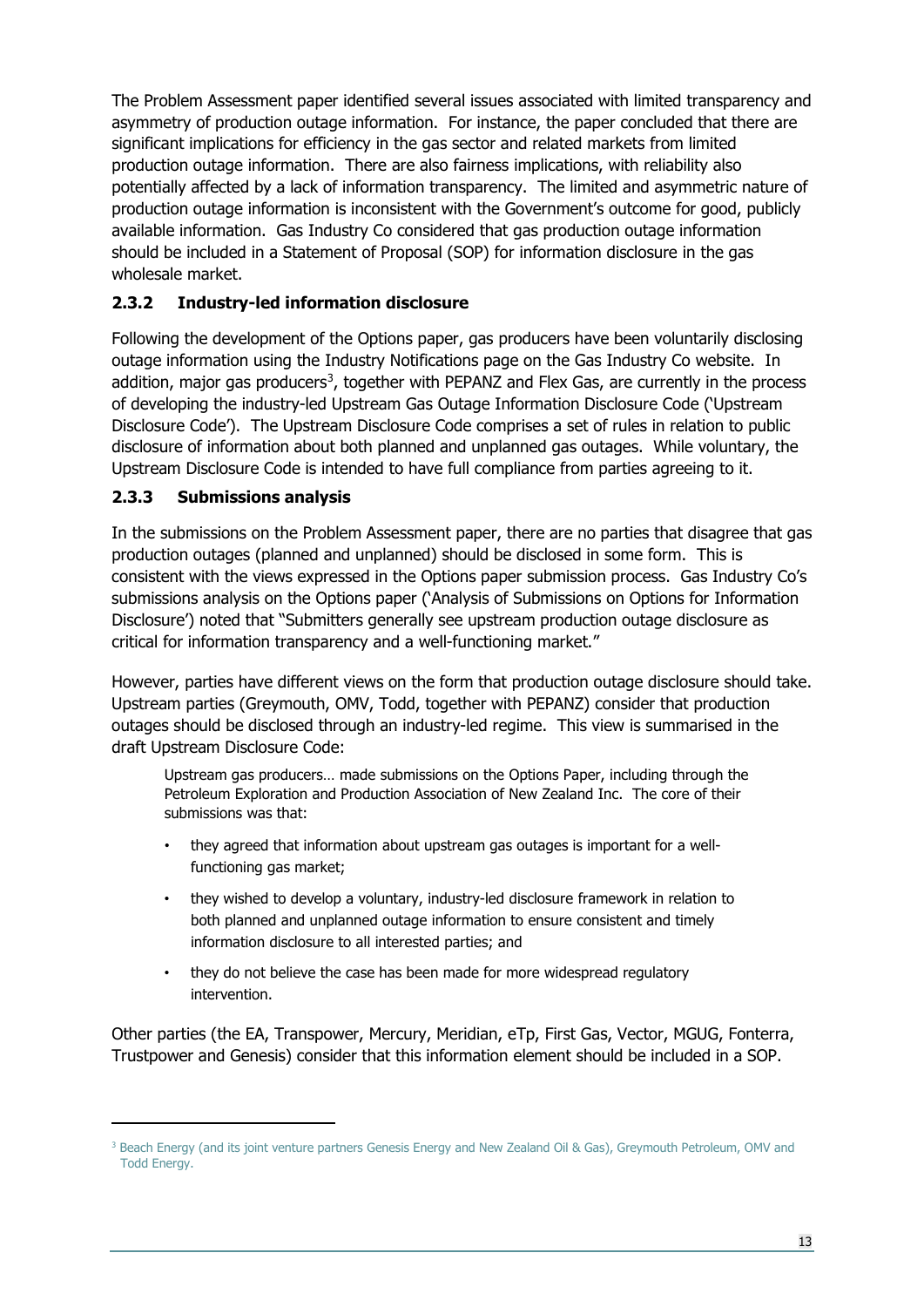Genesis considers that a voluntary solution is unlikely to be sustainable over time, due to a reluctance of some parties to disclose information. It notes that the process of developing the Upstream Disclosure Code did not begin until the Minister's letter to Gas Industry Co and the initiation of the information disclosure workstream.

Vector submits that the (draft) Upstream Disclosure Code is an improvement on current voluntary notification arrangements. Gas Industry Co should closely monitor the Industry Notifications page for compliance and consider this code as an option with a regulated solution as a backstop should this option prove to be unsustainable.

Several parties (including the EA, eTp and Genesis) consider this element to be the largest information gap in the gas wholesale market. Most submitters on the Options and Problem Assessment papers think that further disclosure of upstream and gas storage (see below) planned and unplanned outage information should be the highest priority in Gas Industry Co's information disclosure workstream.

# <span id="page-13-0"></span>**2.3.4 Gas Industry Co comment**

Submitters generally agree with Gas Industry Co's problem assessment for gas production outage information. Gas Industry Co will include this information element in a SOP. Given the importance of this issue, we will prioritise the development of a SOP for this item along with gas storage outage information.

The SOP will include the identification and evaluation of options to address the identified information issues, including both industry-led and regulatory options. The Upstream Disclosure Code will be evaluated as one of these options. Where appropriate, this options analysis will consider whether the form of disclosure should be principles or rules-based (see the Options paper for further details on these disclosure forms).

# <span id="page-13-1"></span>**2.4 Gas storage facility outages**

#### <span id="page-13-2"></span>**2.4.1 Problem assessment summary**

In New Zealand there is one storage operator, Flex Gas, who owns and operates the Ahuroa gas storage facility (Ahuroa). Ahuroa can currently store up to 18PJ of gas. Flex Gas currently has the ability to inject 27 TJ/day into Ahuroa and withdraw 45 TJ/day. It is expected that after a planned expansion to be completed in 2021, these volumes will both increase to 65 TJ/day, comparable to the deliverability of some gas fields.

These features mean that information issues related to outages at this facility are broadly comparable to those of a gas production facility. As such, our problem assessment for this information element was similar to the issues identified for gas production outages. In the Problem Assessment paper, Gas Industry Co considered that gas storage facility outage information should be included in a SOP for information disclosure in the gas wholesale market.

#### Submissions analysis

Parties have similar views on this information element to the points raised on gas production outages. Generally, upstream parties, together with Flex Gas, consider that gas storage facility outages should be disclosed through an industry-led regime. The draft Upstream Disclosure Code quotation in the previous section also applies to gas storage facility outages (Flex Gas is a party to this code).

Other parties (including Haast, the EA, Transpower, Mercury, Meridian, eTp, Vector, MGUG, Trustpower and Genesis) consider that this information element should be included in a SOP.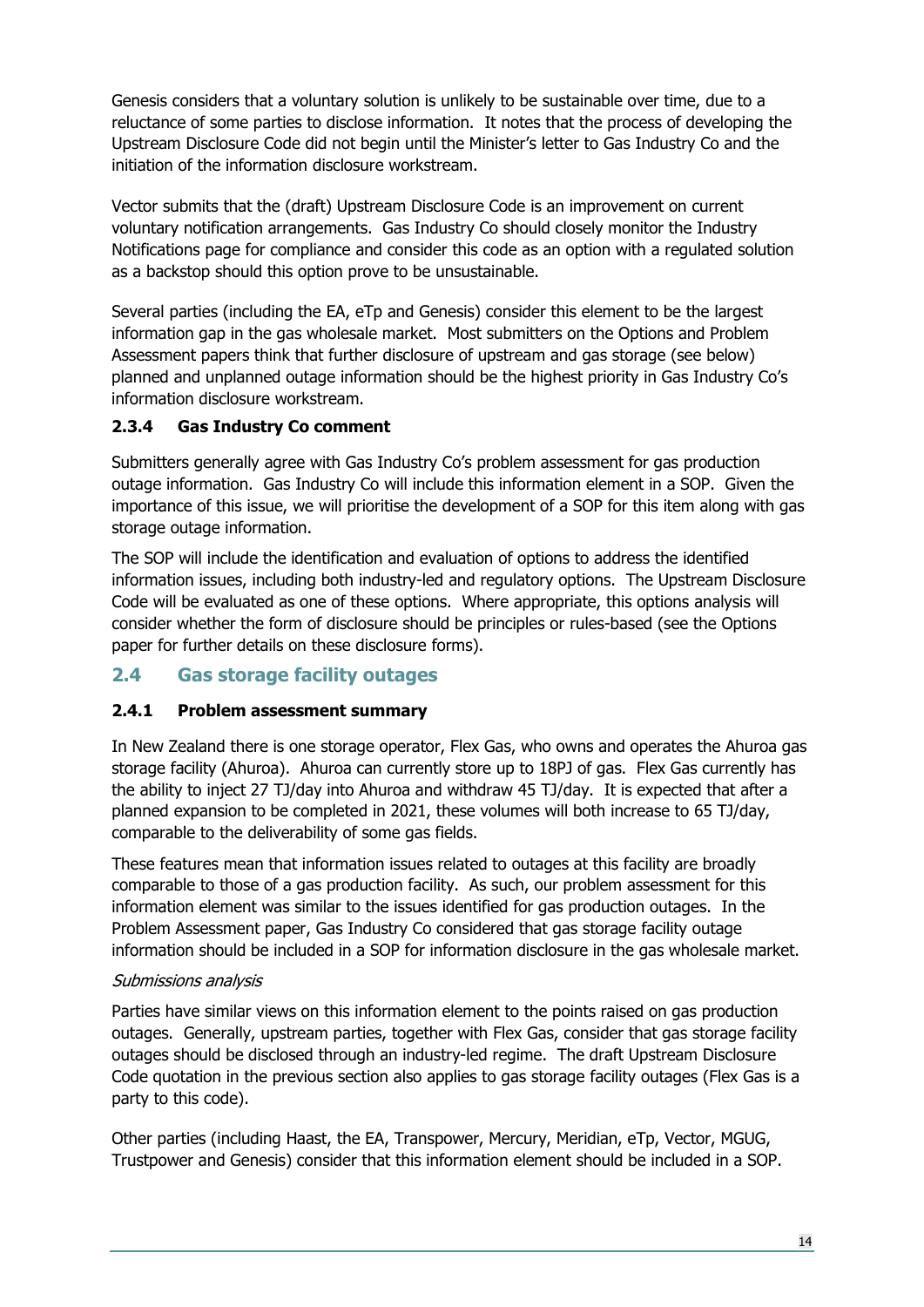Again, Vector submits that Gas Industry Co should closely monitor compliance and consider the Upstream Disclosure Code as an option with a regulated solution as a backstop should this code prove to be unsustainable.

Many of the submitters on the Options and Problem Assessment papers think that further disclosure of upstream (see above) and gas storage facility planned and unplanned outage information should be the highest priority in Gas Industry Co's information disclosure workstream.

# <span id="page-14-0"></span>**2.4.2 Gas Industry Co comment**

Submitters generally agree with Gas Industry Co's problem assessment for gas storage facility outage information. Gas Industry Co will include this information element in a SOP. Given the importance of this issue, we will prioritise the development of a SOP for this item along with gas production facility outage information.

# <span id="page-14-1"></span>**2.5 Major gas user facility outages**

## <span id="page-14-2"></span>**2.5.1 Problem assessment summary**

There was a mix of supporting and opposing arguments regarding this information element in the Problem Assessment paper.

The paper suggested that this information should possibly be included in a disclosure regime because the actions of all participants affect a market, whether they are producers or consumers. A major user facility outage could potentially have a noticeable impact on the wholesale gas market, particularly given the concentrated nature of gas demand in New Zealand. This point was previously made in the Options paper. In submissions on the Options paper, several parties repeated this observation, noting that a small number of major users make up a large portion of the demand-side of the gas market and therefore should be required to disclose outage information.

The Problem Assessment paper noted that the largest cost with disclosing this information appears to relate to the potential impact that this disclosure could have on Methanex's operation. Methanex is by far the largest gas consumer in New Zealand, using over 40 percent of total gas production in recent years. With the disclosure of gas-fired electricity generators' (together, 31 percent of total gas demand in 2017) outages already covered under the Electricity Industry Participation Code (2010), Methanex is the main gas user that would be affected by major gas user information disclosure arrangements. Methanex commented in its Options paper submission that disclosure of its outages would adversely affect its international competitive position. Some upstream parties agreed that Methanex's commercial issues may warrant its exclusion from disclosure requirements.

Given these arguments, the Problem Assessment paper concluded that further information was required to reach a position on whether major user facility outages should be progressed to a SOP. Gas Industry Co encouraged parties to further inform our thinking on the matter in submissions on the paper.

#### <span id="page-14-3"></span>**2.5.2 Submissions analysis**

Parties provided a range of views in submissions on whether this information element should be included in some form of information disclosure regime. Given these various perspectives, Gas Industry Co asked for cross submissions to give parties a further opportunity to comment on this matter. Together with a note on cross-submission issues, we also released the paper "The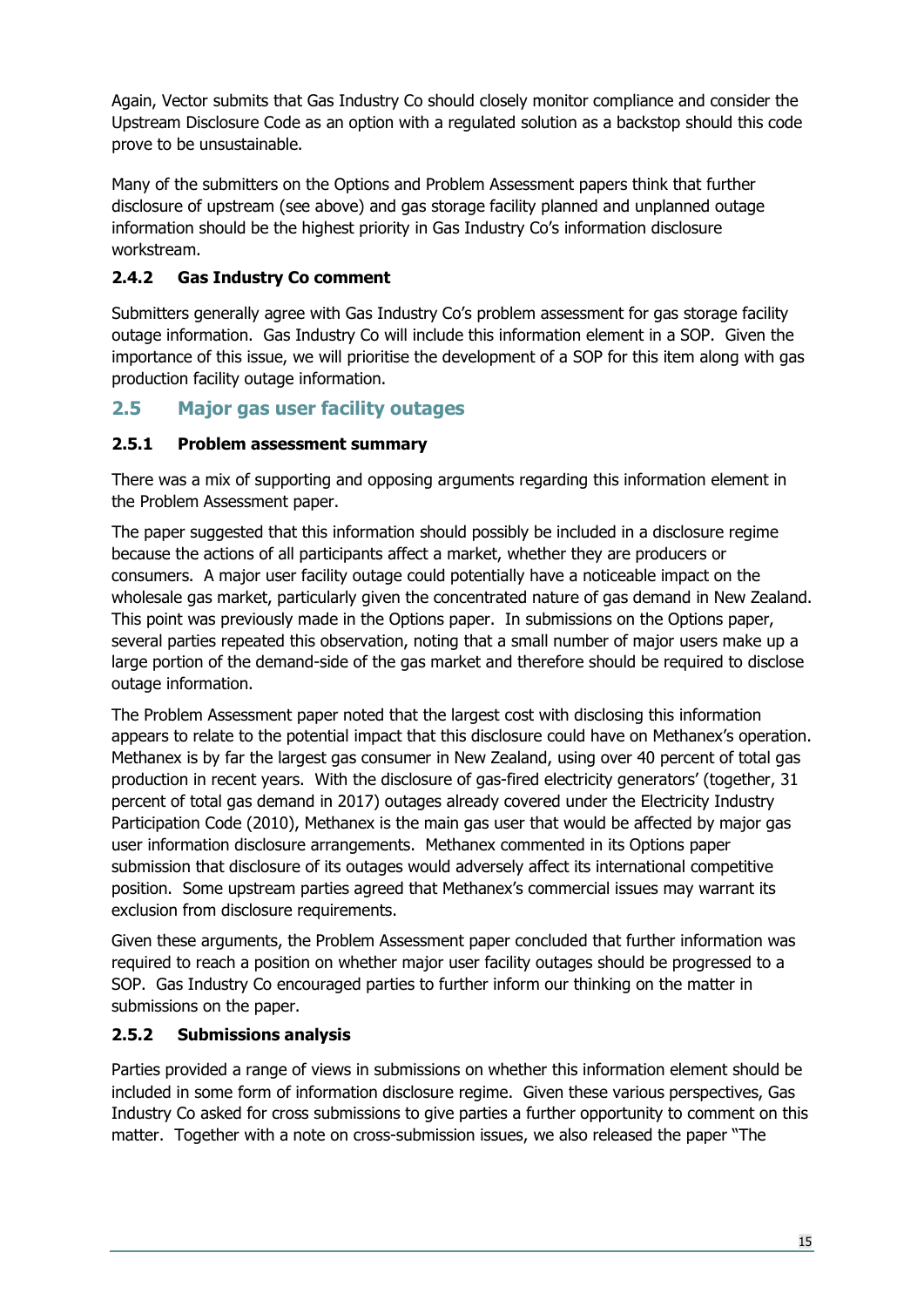Impact of Methanex Plant Outages on the Gas Wholesale Market"[4](#page-15-0), prepared by Contract Strategies Ltd ('Contract Strategies paper'), to help inform parties in the cross-submission process. This paper provides an independent view of the issues associated with the disclosure of Methanex's plant outages. The conclusions from this report are included in the box below.

Overall, four parties do not support the disclosure of this information. These parties include Methanex, PEPANZ and the two gas producers who comment on this issue. Sixteen parties submit that major user facility outage information should be disclosed. These parties span the rest of the gas sector (including MGUG, representing five major users and Fonterra who submitted separately) and the electricity sector.

In the following discussion, we group the arguments made in submissions into several broad themes.

#### A need for information transparency across the whole market

The main argument that proponents for the disclosure of this information make relates to the need for information transparency across the whole gas wholesale market. Several parties (including Meridian, eTp, Trustpower, Genesis and Vector) reflect an observation made in the Options paper that both production and demand outages can affect the market. They argue that an information disclosure regime should capture all outage events that materially affect the market price. This transparency is required to drive market efficiency. Vector makes a related point that outage notification across both sides of the market instils confidence in the market.

Related to the previous point, several parties (including Mercury, Haast, and MGUG) pick up the point made in the Options paper that the concentration of demand in the gas sector means that an outage at one of the largest user's facilities (e.g. one of Methanex's facilities) could affect market price and supply. Accordingly, major users should disclose their outages to the market so that participants understand all the factors that affect wholesale gas market conditions.

Some electricity companies comment that a major gas user outage can have a significant flow on to the electricity wholesale market. For instance, Mercury comments in its submission that

…during the two separate Pohokura outages in 2018 Methanex's production levels were noticeably decreased at times compared to its average or normal production. We estimate that at times during the first Pohokura outage, Methanex used roughly 77% less gas than normal and during the second outage Methanex typically consumed 50% less gas throughout the outage than normal. These are considerable variances in gas consumption which subsequently had a direct impact on gas availability and therefore the potential trading strategies of thermal electricity generators.

As we note in the comment section below, given the range of matters raised in submissions, we intend to conduct further work on this information element. However, regarding Mercury's example, we point out that the Pohokura outages resulted in the Pohokura parties supplying a reduced volume of gas to their customers, including Methanex and the electricity companies who run gas-fired plant. The reduction in supply to these customers would have been determined by the terms of their GSAs<sup>5</sup>. The reduction in gas supply to these parties was linked: it was caused by the same event. However, that does not necessarily imply there was a causal relationship. For example, in the second Pohokura outage (that coincided with tight wholesale electricity

<span id="page-15-0"></span><sup>&</sup>lt;sup>4</sup> Contract Strategies Ltd (2020) "The Impact of Methanex Plant Outages on the Gas Wholesale Market", <https://www.gasindustry.co.nz/dmsdocument/6901>

<span id="page-15-1"></span><sup>5</sup> See the gas production and major user consumption charts at [https://www.gasindustry.co.nz/publications/landing-pages/gas](https://www.gasindustry.co.nz/publications/landing-pages/gas-production-and-major-consumption-charts/)[production-and-major-consumption-charts/,](https://www.gasindustry.co.nz/publications/landing-pages/gas-production-and-major-consumption-charts/) which show the second outage in the latter half of 2018. These charts are created from publicly available OATIS information.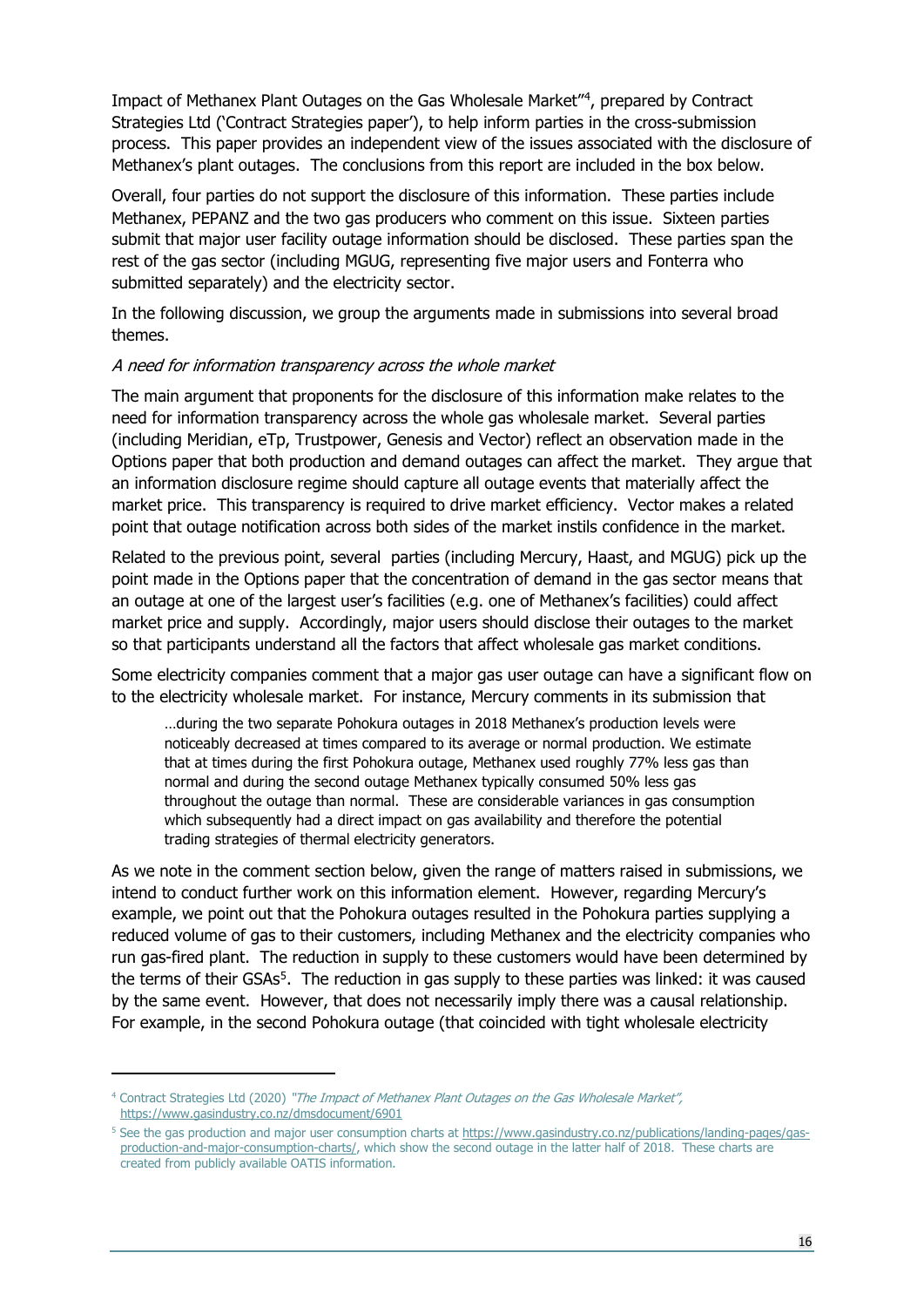market conditions), Genesis's reduced generation from its gas-fired plant and Methanex's reduced production were linked, but one did not cause the other.

The Contract Strategies paper (see the box below) concludes that a Methanex plant outage has not resulted in either a material amount of additional gas becoming available on the wholesale gas market or a material change in the gas price on the wholesale gas trading market. Methanex agrees with this analysis. Methanex submits that if it is not fully contracted, an outage at one methanol train may result in the gas being used in its other trains. Alternatively, it may seek to place the gas in storage, either through arrangements with gas producers or at the Ahuroa gas storage facility.

MGUG is critical of Contract Strategy Ltd's analysis. It argues that with market conditions expected to tighten over the following years, past behaviour may not be a good guide to future behaviour. Vector makes a similar point in its cross-submission. The implication is an intervention (in the form of information disclosure) should be considered now because of a possible future outcome.

#### **The Impact of Methanex Plant Outages on the Gas Wholesale Market**

The Contract Strategies Ltd paper on the impact of Methanex outages makes the following conclusions:

- To date, a Methanex plant outage (planned or unplanned) has not resulted in:
	- $\circ$  a material amount of additional gas becoming available on the wholesale gas market:
	- $\circ$  a material change in the gas price on the wholesale gas trading market; or
	- o a material impact on the efficient and effective operation of the emsTradepoint gas market;
- Disclosure of plant outage information (planned or unplanned) may have a negative commercial impact on Methanex Corporation, particularly in respect to:
	- $\circ$  potentially increasing the cost to Methanex Corporation to purchase methanol on the international methanol market in order to continue supplying its customers during the outage;
	- o creating asymmetrical information on the international methanol market to the detriment of Methanex Corporation's international competitiveness given the opaqueness of the methanol market globally;

although, Methanex Corporation may be able to mitigate many of the potential negative commercial impacts in respect to a planned plant outage disclosure provided sufficient allowance is provided in respect to when the outage information must be disclosed;

- Methanex has made small volumes of gas available on the emsTradepoint market on a small number of occasions in 2018 and 2019 (but nil gas in 2017). Analysis indicates that the majority of sales occurred during periods when Methanex plants were operating under normal production conditions, not during periods of plant outages. Information for production decisions is not being considered for disclosure;
- Gas producers appear to have made small additional gas volumes available on the emsTradepoint market in response to the Methanex unplanned plant outage in 2017. However, to date, any additional gas made available on the emsTradepoint market during a major gas user plant outage (Methanex or others) has had little corresponding impact on the wholesale gas prices offered. A more significant impact on the wholesale gas market volumes and prices has been seen as a result of gas production plant outages (particularly the Pohokura gas field outages); and
- There is no evidence that disclosure of Methanex NZ plant outage (planned or unplanned) information will address any information asymmetry concerns in respect to the gas wholesale market operation.

#### Problem assessment should focus on domestic benefits and costs of information disclosure

Mercury submits that gas in New Zealand is a domestic only market. It comments that there is no competitive advantage lost in a domestic sense from disclosing outage information.

#### Value of information for coordinating major user planned outages

MGUG comments that a benefit of the disclosure of major user plant outages is that it would enable the coordination of planned outages across companies. A similar pool of skilled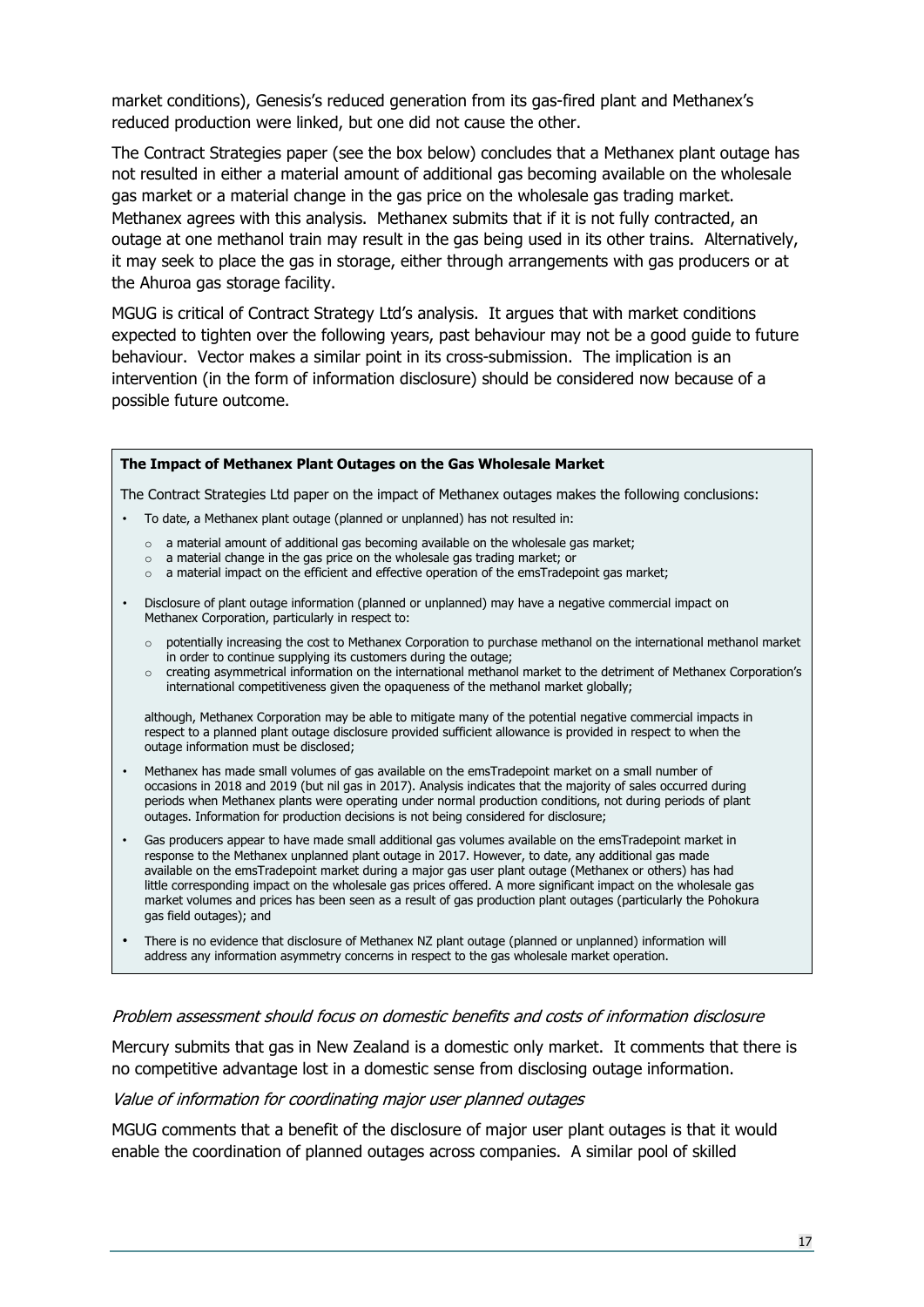contractors is used across various planned outages. This would have an efficiency benefit. Jam Solutions, a project planning company, already manages a New Zealand-wide schedule of shutdowns and turnarounds for plants across all industries. This includes the Ahuroa, Ballance, Oji Fibre Solutions, NZ Steel and Pohokura production station facilities. However, this schedule only a partial coverage of the gas sector. Companies such as Methanex and Refining NZ do not supply information.

#### Disclosure of plant outages would adversely affect Methanex's commercial position

Methanex submits that the public disclosure of its outages would "very likely" harm its business. In particular, Methanex comments that the disclosure of these outages would affect its competitive position internationally, because of its need to provide an uninterrupted methanol supply to its customers. This disclosure would signal Methanex's demand for third party methanol, leading to an increased price for merchant methanol. As an example of the magnitude of potential costs, Methanex estimates that a 10 percent increase in merchant methanol (which it comments has a reasonable probability of occurring) would represent an additional cost of \$US3 million. Alternatively, competitors could "short" the supply of third-party methanol to Methanex to induce customer switching.

The Contract Strategies paper supports Methanex's position (see the above box). The paper makes points similar to those made in Methanex's submission.

Upstream gas parties who comment on this issue recognise the commercial implications that the disclosure of plant outages would have on Methanex. For instance, PEPANZ comments that this disclosure would not improve market efficiency, but it would have "…negative commercial consequences on downstream users (especially Methanex)". Nova comments that the commercial interests of major gas users should not be sacrificed in the interests of greater information disclosure.

Parties supporting the disclosure of major user facility outages contend that this issue is overstated. Trustpower notes that LNG exporters made very similar claims when the Australian gas market bulletin board was extended to include outages at LNG facilities (see AEMC (2016)[6](#page-17-0)). The disclosure obligations on LNG companies have now been in place for several years. During that time, none of the LNG exporters have submitted a proposal to the AEMC to change the disclosure rules, indicating that the commercial effects of the disclosure regime have been limited.

Similarly, Mercury comments: "We do not think there is anything particularly unique about Methanex's situation that warrants not disclosing as much information as possible." Genesis acknowledges Methanex's concerns regarding commercial implications but considers that solutions should be investigated that mitigate Methanex's business risk while still enabling the appropriate level of information to be available to the market.

MGUG does not see any negative commercial consequences in planned outages being communicated once internal arrangements have been made to cover production outages. The Contract Strategies paper makes a similar point. We note that the communication of a planned outage could limit Methanex's flexibility regarding the timing of an outage. However, once an outage has begun or even shortly beforehand (for instance), there may be limited costs to Methanex in disclosing the size and duration of the event.

Implications of major user outages are different to production outages

<span id="page-17-0"></span><sup>6</sup> Australian Energy Market Commission (2016). Stage 2 Final Report: Information Provision – East Coast Wholesale Gas Market and Pipeline Frameworks Review.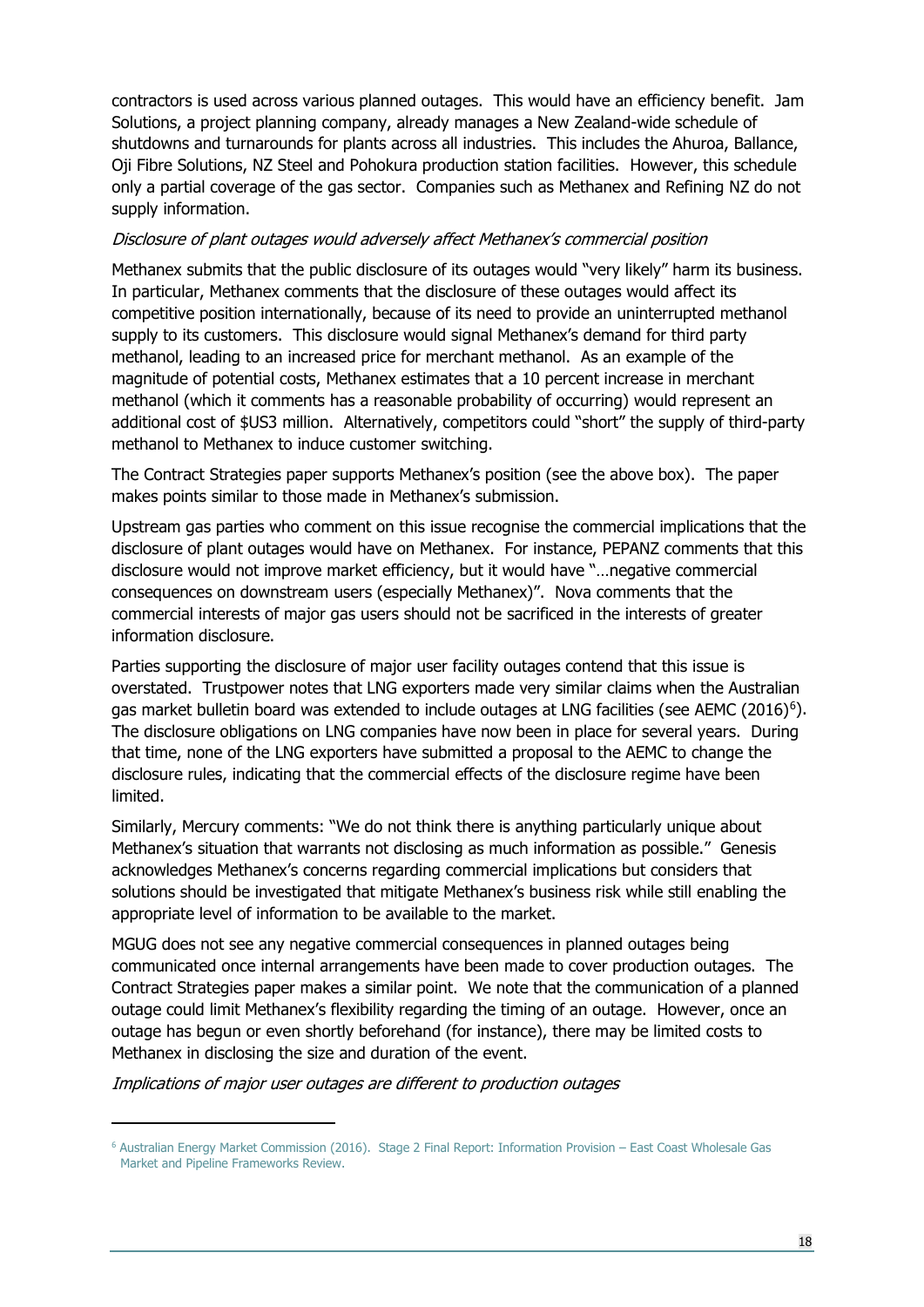The Problem Assessment paper notes that the risks and issues associated with major gas user outages on the wholesale market are different to production outages. A production outage leads to a reduction in supply which is likely to adversely affect downstream users' operations and possibly related markets. In contrast, a major user outage may lead to no additional gas on the market or quantities may be small and there is no evidence that prices would be affected (see the conclusions in the Contract Strategies paper). For instance, most gas is supplied under longterm GSAs so the price of this gas would be unaffected.

Methanex agrees with this analysis. It comments that the risk profile associated with limited major gas user information is quite different to production information. A major gas user outage does not lead to gas security of supply concerns and nor does it lead to higher prices in the market.

First Gas also recognises that the implications of major gas users' outages on the wholesale market are different to that from production outages. However, it notes that such an event may affect the volume of gas in the wholesale market. First Gas encourages Gas Industry Co to consider this matter further.

The EA also agrees with this assessment regarding risk. It considers that the focus should be on implementing disclosure arrangements for production outages. However, the EA considers that information on major user outages is still relevant, because of the impact that additional gas supply may have on price and parties' incentives.

#### Disclosure of plant outage information would capture only one of the drivers of demand

The Problem Assessment paper pointed out that outages are only one driver of possible changes in major users' consumption. For example, a major user may make a commercial decision to have a reduced gas supply because of the market conditions it faces. Given the varied factors that may affect a major user's demand for gas, an information disclosure regime that includes major user outages may provide only limited insight into changes in major users' gas demand. Methanex's submission agrees with this point.

#### <span id="page-18-0"></span>**2.5.3 Gas Industry Co comment**

The previous discussion illustrates that there continues to be a range of views on this information element. Gas Industry Co intends to continue its assessment of this issue and will separate the work from the other information elements in our workstream. The next step will be the development of a position paper on this matter.

# <span id="page-18-1"></span>**2.6 Transmission pipeline outages**

#### <span id="page-18-2"></span>**2.6.1 Problem assessment summary**

Transmission pipeline information is part of the information disclosure regimes in all the countries reviewed in the Options paper. For instance, in Australia, capacity outlook and nominations information for transmission is a component of the East Coast Bulletin Board.

In New Zealand, operational transmission information is currently disclosed by First Gas via the Open Access Transmission Information System (OATIS) under the terms of both the Maui Pipeline Operating Code (MPOC) and the Vector Transmission Code (VTC). These two codes are expected to be replaced by a single code, the Gas Transmission Access Code (GTAC). Gas Industry Co believes that the proposed new arrangements under GTAC would provide at least the same level of information to the market as the current codes.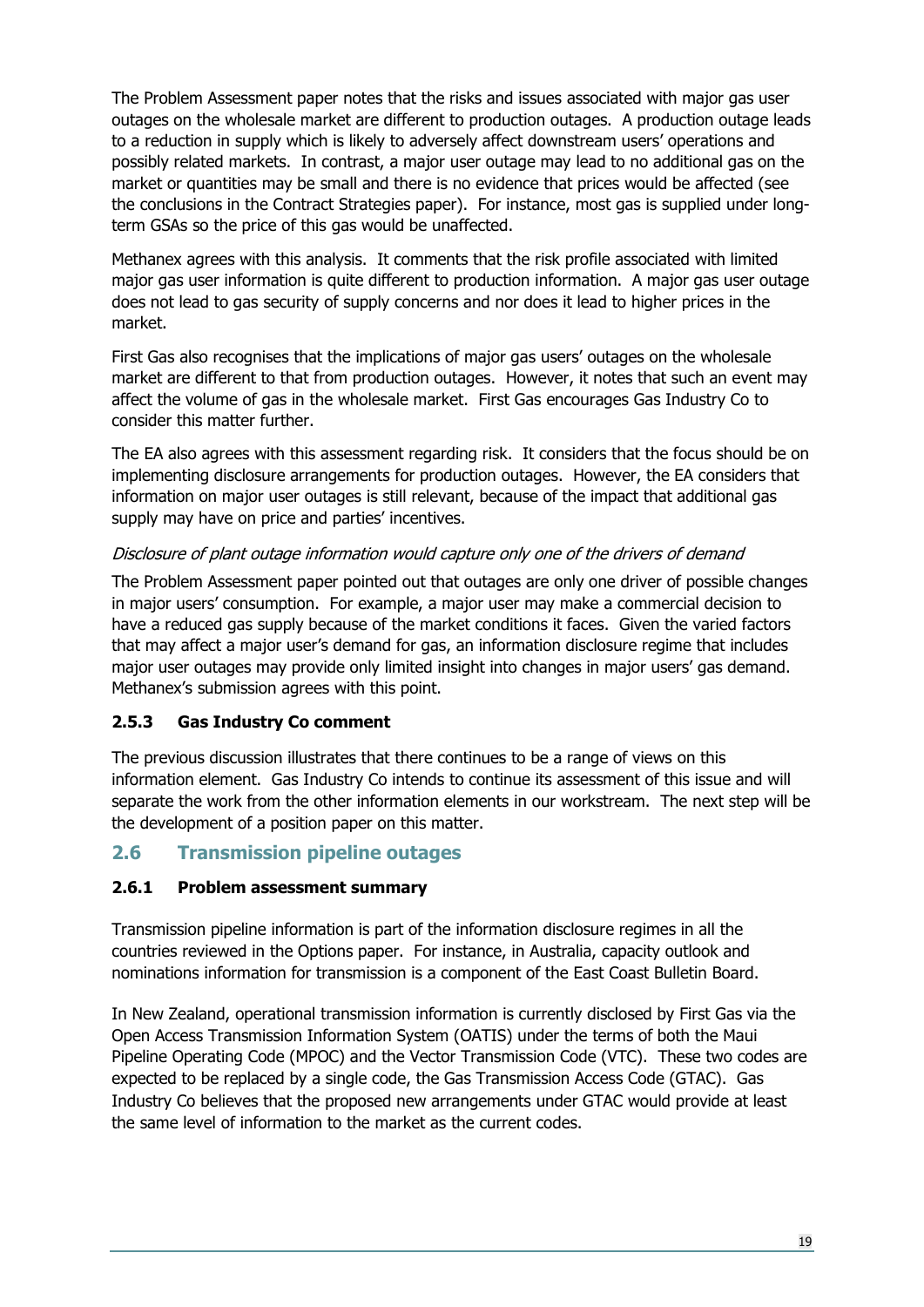In the Problem Assessment paper, we commented that it appears that there are no major information issues relating to transmission pipeline outages. It is expected that the consistency of transmission outage information would improve under GTAC and its associated IT systems. If concerns relating to notifications arise after this change then we would consider them at that time. The paper concluded that there is no reason to include this information element in a SOP.

# <span id="page-19-0"></span>**2.6.2 Submissions analysis**

All parties that expressed a view on this information element agree that this information element should not be carried forward to a SOP. For instance, Genesis comments that any issues that currently exist are likely to be addressed by the GTAC implementation. Genesis suggests that Gas Industry Co should monitor the level, quality and usability of transmission information provided under GTAC and consider stepping in if issues arise.

# <span id="page-19-1"></span>**2.6.3 Gas Industry Co comment**

This information element will not be progressed further at this stage. Gas Industry Co will continue to monitor the level and quality of transmission system information provided by First Gas in our transmission workstream.

# <span id="page-19-2"></span>**2.7 Contract price & volumes disclosure**

# <span id="page-19-3"></span>**2.7.1 Problem assessment summary**

As the Options paper observed, most of the wholesale gas sold in New Zealand is via bilateral gas contracts (called gas supply agreements, or GSAs). This means that gas price information for much of the market is not visible. The paper proposed that a weighted average price for the 'bilateral contact' part of the market could be published by an independent body (such as Gas Industry Co) using price and quantity information related to these individual contracts. Upstream parties would provide contract-specific information to the independent body to enable this calculation.

Following submissions on the Options paper, the Problem Assessment paper concluded that while prices related to gas supplied under GSAs are not directly observable, the benefits of parties disclosing this information for the calculation of an average price do not appear to be large. In part, this is because GSAs are bespoke arrangements with several key terms and parameters (price is one factor amongst several other possible parameters including, for example, take-or-pay arrangements, gas banking arrangements, whether there are firm and contingent tranches of gas) that make the disclosure of price by itself (without considering other contract parameters) somewhat meaningless and potentially misleading. The paper also observed that no submissions on the Options paper identified particular costs from the lack of transparency regarding this information. The paper noted that several parties considered this information to be commercially sensitive and that the small and concentrated nature of the market means that aggregation of information would not ameliorate this issue.

Given the issues discussed in the Problem Assessment paper, Gas Industry Co proposed that this information element should not be advanced to the SOP stage.

# <span id="page-19-4"></span>**2.7.2 Submissions analysis**

There are a range of views on this information element in submissions on the Problem Assessment paper. Recognising this variety of submissions, Gas Industry Co asked for cross submissions to provide parties a further opportunity to comment on this matter.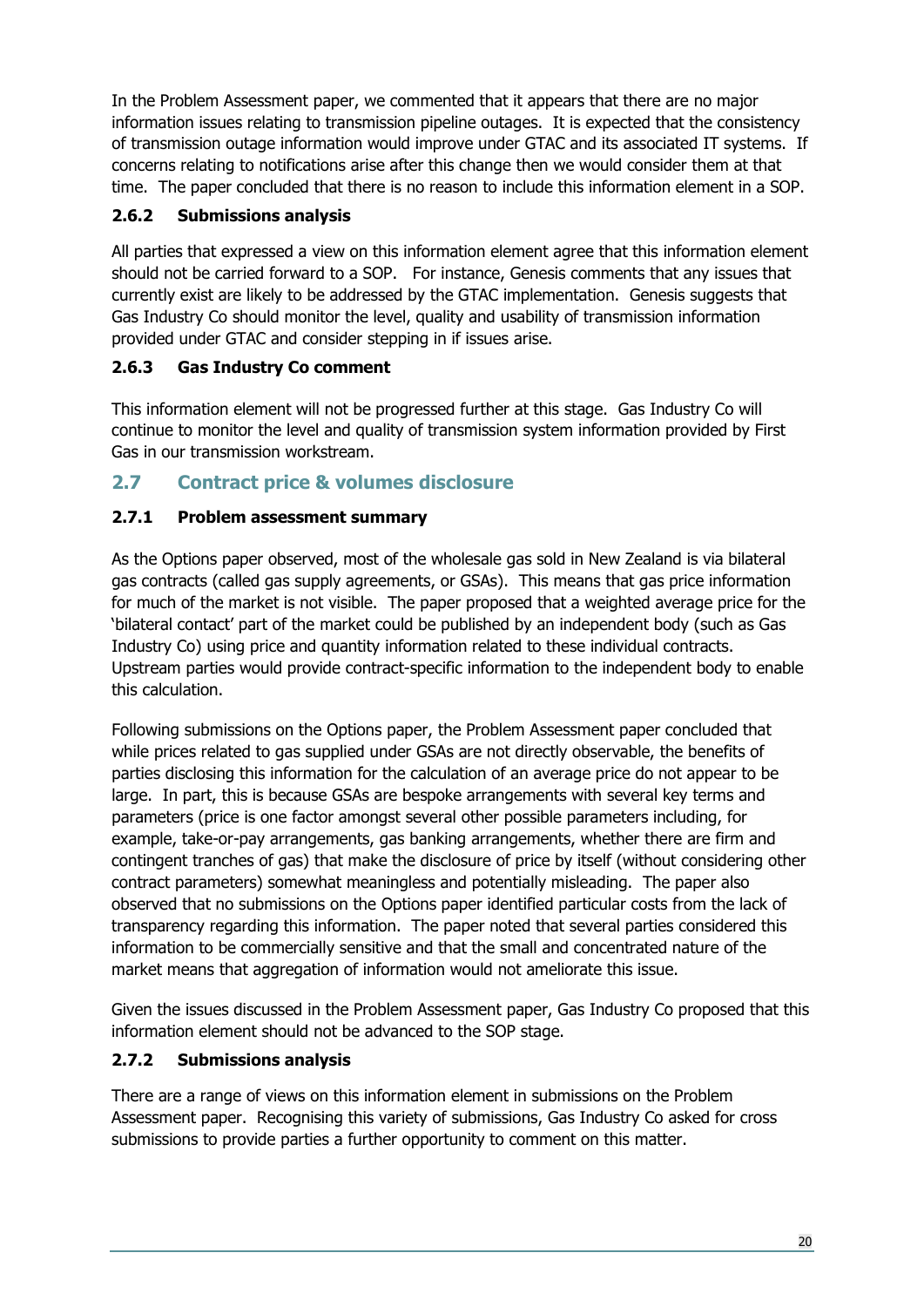Overall, five parties consider that there should be disclosure of GSA price and volume information. These parties include the EA, Mercury, Meridian, Flick and eTp. Notably all parties with the exception of eTp (operator of the emsTradepoint spot gas market) are parties that operate solely in the electricity sector (although Mercury does retail gas as a 'dual-fuel' proposition to the domestic and small business market). Mercury and Meridian stand out as the two renewables-only electricity generators of the four large New Zealand generator/retailers. Eleven parties (including First Gas, Vector, Nova, Greymouth, PEPANZ, OMV, Fonterra, Methanex, Trustpower, Genesis and Contact) consider that GSA price and volume information should not be part of an information disclosure regime. These latter parties span the entire gas sector chain and include several parties who are also participate in the electricity sector (Vector, Nova, Fonterra, Trustpower, Genesis and Contact).

MGUG considers that there is information already available in the public domain. It submits that Gas Industry Co should consider ways of adapting existing information or aggregating new information in a manner that does not compromise parties' commercial positions.

At a broad level then, parties favouring the disclosure of this information element are electricityonly companies or agencies (except for eTp). Parties not supporting this disclosure include gas sector participants, including those electricity companies that participate actively in the gas wholesale market.

In the following analysis, we group the arguments made in submissions into broad themes.

#### Information is important for price discovery in the gas wholesale market

In the Options paper, we suggested that the publication of a weighted average price would improve wholesale gas price visibility, enabling a more effective and efficient gas wholesale market. eTp supports the disclosure of GSA price and volume information for this reason. For instance, in its Options paper submission, eTp comments that the primary reason for publishing gas price, quantity and delivery period information is to enable efficient price formation and discovery in the wholesale gas market. The EA notes that transparency of gas contract prices would reduce the transactions costs involved in gas trading.

PEPANZ, OMV and Methanex submit that no problem in the gas wholesale market has been identified that would justify the disclosure of GSA price and volume information.

PEPANZ comments that it is important that any regulation should only apply to material and demonstrable market failures. It considers that such a failure has not been demonstrated. Methanex makes a similar point, arguing that Gas Industry Co's analysis and submissions have not established that there is a market failure in respect to efficient price formation in the wholesale gas market.

OMV comments that wholesale gas price discovery already occurs through Requests for Proposals (RFPs). OMV notes that it regularly responds to RFPs and enquiries for gas from wholesale gas buyers with pricing and volume indications. It assumes that other gas suppliers similarly respond to enquiries for gas. It opines that it is not difficult for market participants to have insight into wholesale gas market conditions.

Other submissions supporting the disclosure of this information element have a similar focus on price discovery. However, their attention is directed to efficient price setting in both the spot and forward electricity wholesale markets. These views are summarised under the next heading.

#### Information is important for price discovery in the electricity wholesale market

As the EA explains, thermal generation often sets the price in the wholesale electricity market (both the spot and forward markets) as the marginal form of generation in the market.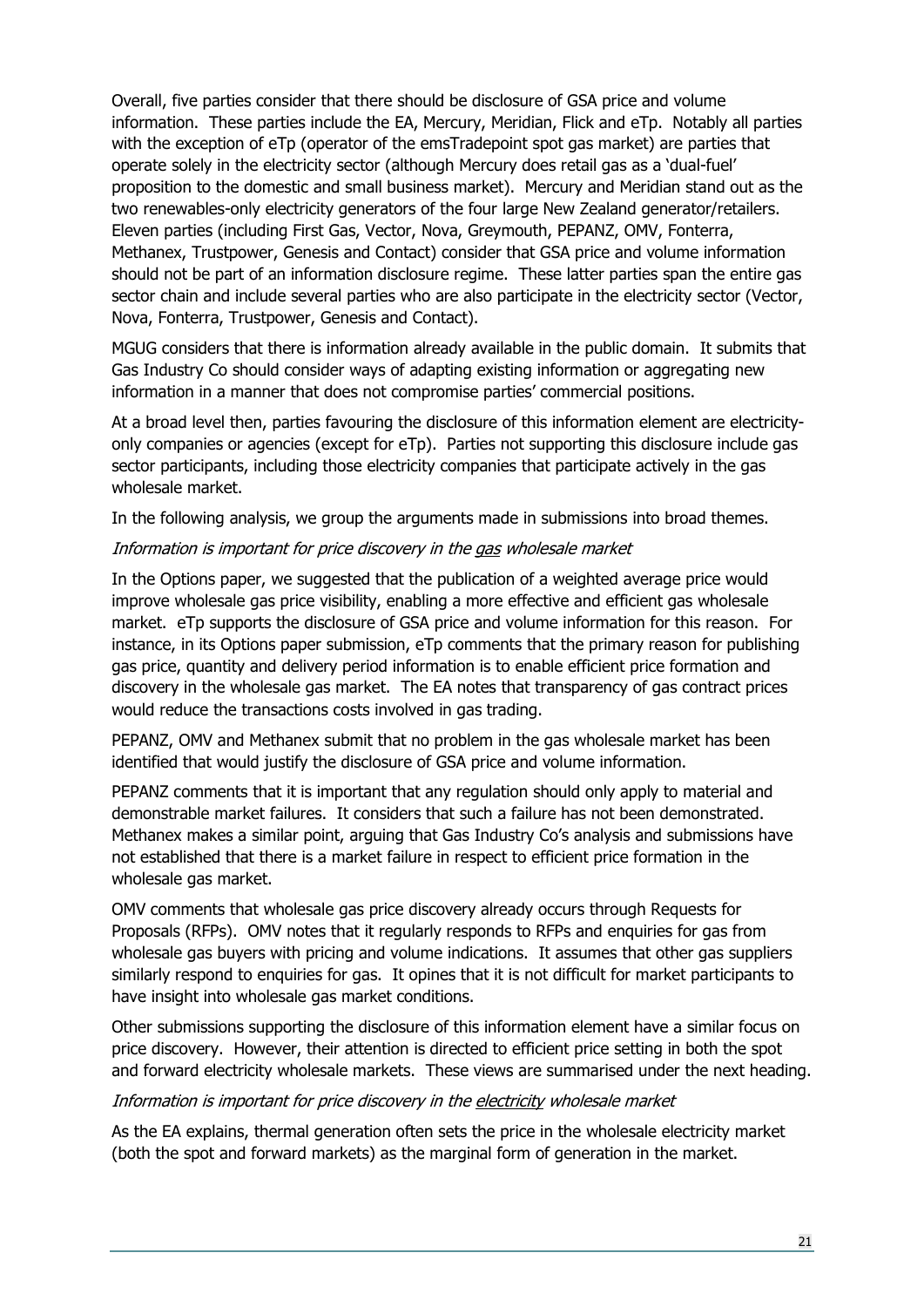Accordingly, it is important for wholesale electricity market participants to understand the cost drivers for this generation, particularly the thermal fuel (both coal and gas) costs that make up a large part of the short run marginal cost (SRMC) of thermal generation.

Electricity sector parties supporting the disclosure of this information element submit that this information is important for their understanding of the gas price driving the SRMC of gas generation. The large renewable-only generators (Meridian and Mercury) contend that the other large generators that have thermal generation assets (Contact and Genesis) have an information advantage: the latter companies know the gas price that drives the SRMC of thermal generation, whereas renewable-only generators do not have access to this information. The renewable-only companies comment that disclosure of GSA price and volume information is important to ameliorate this advantage and enable them to compete efficiently and effectively in the electricity wholesale markets (both the spot and forward markets). Apart from the importance of this information for their wholesale market functions, these parties also emphasise the need for this information to support retail strategies and generation investment decisions.

The EA supports this disclosure for similar reasons. It comments that the "…benefits of this disclosure are regular indicators of forward curve value to support new entrants and potential investors, to encourage increased liquidity and increase efficiency… Robust disclosure of gas market information is essential for confidence in the conduct of the spot and forward electricity (hedge) markets."

Meridian and Mercury's needs for information on thermal generators' cost structures have increased following the Electricity Price Review's<sup>[7](#page-21-0)</sup> (EPR) recommendation on market-making in the electricity forward market. The EPR's recommendation is that a mandatory market-making obligation should be placed on vertically integrated companies unless the industry can develop an effective voluntary scheme. The EA submits that "With two main market makers being gas market participants and two who are not, there is significant potential for information asymmetry to adversely affect confidence in electricity futures trading." Similarly, Meridian comments "…that any steps to improve market making need to be accompanied by strong steps to improve gas market disclosure. We ask the GIC and Electricity Authority to work together to resolve this issue with urgency."

Gas Industry Co recognises the importance of wholesale electricity market participants having an understanding of all of the cost drivers affecting the market, including the cost of thermal fuels. This information is important for these parties to engage efficiently and effectively in the wholesale electricity market. However, we question whether a composite, weighted average gas price across the gas wholesale sector (putting aside the fact that non-price terms in GSAs may make a simple price measure limited in value – see discussion below) would provide meaningful insight into the fuel costs of thermal generators. It may be that the requirements of electricity sector participants are more specific than the general price measure contemplated in this workstream. We pick this point up again below in our comments on next steps.

#### Contract price and volume information would be useful for the EA to monitor trading behaviour in the electricity sector

Related to the above discussion, the EA submits that information on bilateral contract prices would allow it to monitor trading behaviour in the electricity wholesale spot and forward markets. Our previous comment regarding the suitability of a composite, average wholesale price for understanding thermal generators' SRMCs is equally relevant to this point.

<span id="page-21-0"></span><sup>7</sup> Electricity Price Review (2019) Final Report, <https://www.mbie.govt.nz/assets/electricity-price-review-final-report.pdf>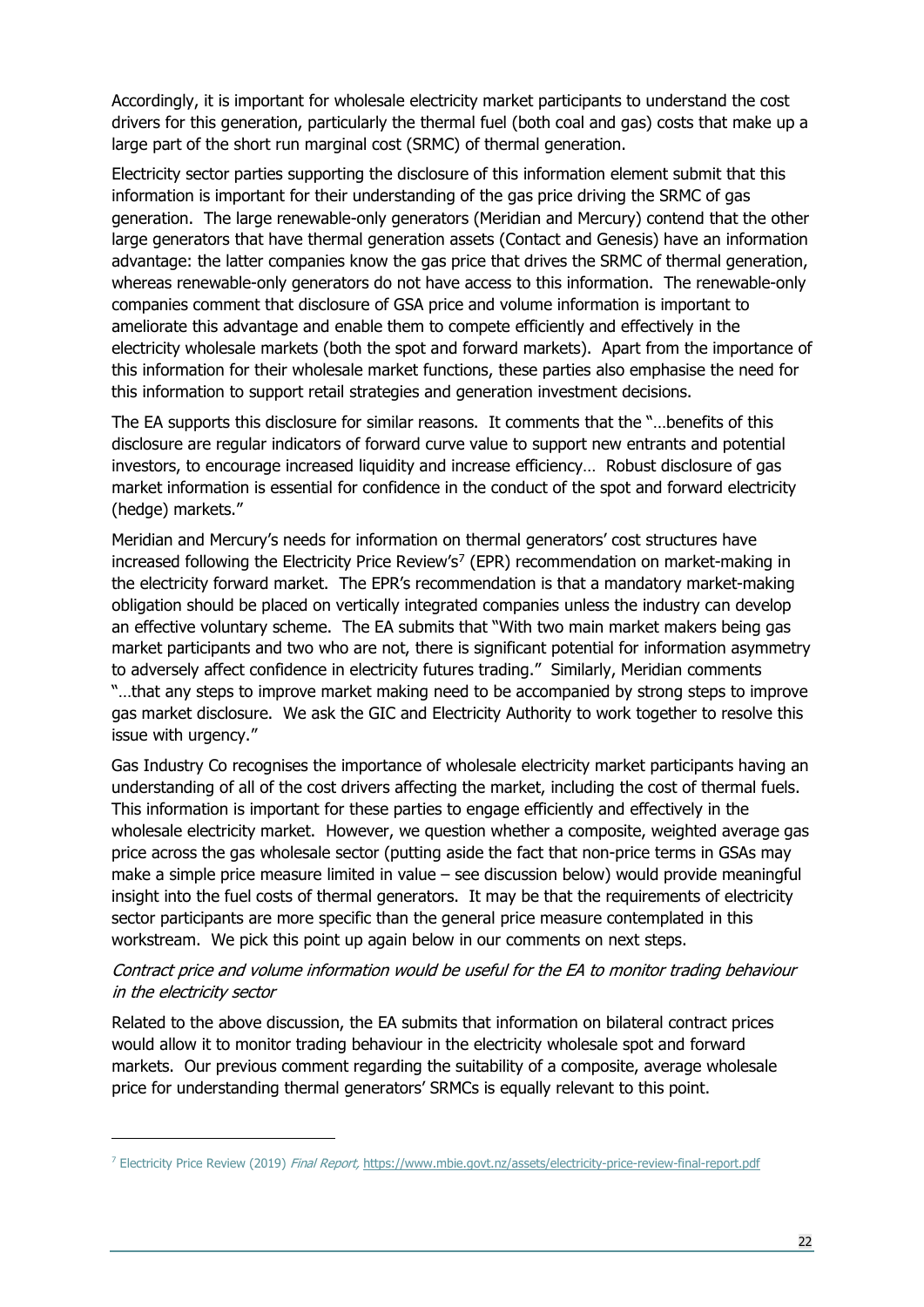#### GSA price and volume information are commercially sensitive, and aggregation of information does not reduce this sensitivity

In the Options paper, we proposed the calculation of a weighted average price for gas traded under GSAs to provide insight into wholesale gas prices. The reason why the focus was on average rather than individual prices was to address potential confidentiality issues through aggregation.

Several parties (including Vector, Nova, PEPANZ, OMV, Fonterra, Methanex and Genesis) consider that GSA price and quantity information are commercially sensitive and do not support the disclosure of this information element.

Methanex believes that it would be very difficult to maintain the anonymity of its gas contract information through the calculation of an aggregate measure. Given its share of the downstream gas sector (over 40 percent of total gas production in recent years), Methanex considers that aggregation would be unlikely to provide anonymity. In its Options paper submission, Nova made a similar point, noting that the gas market is not large enough for the terms of commercial deals to be 'hidden' through aggregation.

Genesis considers that increasing the depth of information to get around the issue that GSA contracts are typically bespoke (see next section) would risk identifying and jeopardising parties' commercial positions in commercial negotiations.

In contrast, the EA, Mercury, Meridian and eTp do not regard commercial sensitivity to be an argument against disclosure. The EA proposes the "…development of a contract price and quantity regime to be undertaken that addresses the commercial disadvantage concerns raised by submitters and strikes a balance between the benefits of disclosure and cost". It references the Electricity Hedge Disclosure System, which has been developed to disclosure hedge contract information. Mercury submits that it sees no reason why gas contract information should not be disclosed like hedge information in the electricity sector. Meridian comments broadly that it "…disagrees that disclosure of aggregated and anonymised information would disclose any commercially sensitive information." Methanex's cross-submission responds to these points, commenting that these parties suggest information should be anonymised without explaining how this could be achieved. Gas Industry Co notes that although many hedge contracts are disclosed on the Electricity Hedge Disclosure System, the 572MW New Zealand Aluminium Smelter (NZAS) contract (the largest hedge contract in the New Zealand electricity sector) is not disclosed on the hedge platform<sup>8</sup>. However, the fourth 50MW potline deal is disclosed on the platform.

#### GSA contractual complexities mean that an aggregate price measure would be meaningless and potentially misleading

Echoing the conclusion that Gas Industry Co reached in the Options paper, several companies (including Vector, Nova, OMV, Methanex, Trustpower, Genesis and Contract) submit that the highly bespoke nature of GSAs mean that the publication of price alone, and particularly a weighted average price, would be meaningless.

OMV comments that, with the exception of gas traded on the emsTradepoint market, 'gas' is not a standardised product and that price and volume information is not sufficient to describe the product being sold: "Our experience is that pricing can be heavily influenced by non-price terms such that the price alone can have little meaning or use to those seeking to be informed by it.

<span id="page-22-0"></span><sup>&</sup>lt;sup>8</sup> Meridian does publish the full contract separately with price terms redacted, see [https://www.meridianenergy.co.nz/assets/Investors/Reports-and-presentations/NZAS-contract/009a50f4ad/NZAS-Contract-](https://www.meridianenergy.co.nz/assets/Investors/Reports-and-presentations/NZAS-contract/009a50f4ad/NZAS-Contract-Consolidated-and-Redacted-Sept-2018.pdf)[Consolidated-and-Redacted-Sept-2018.pdf](https://www.meridianenergy.co.nz/assets/Investors/Reports-and-presentations/NZAS-contract/009a50f4ad/NZAS-Contract-Consolidated-and-Redacted-Sept-2018.pdf)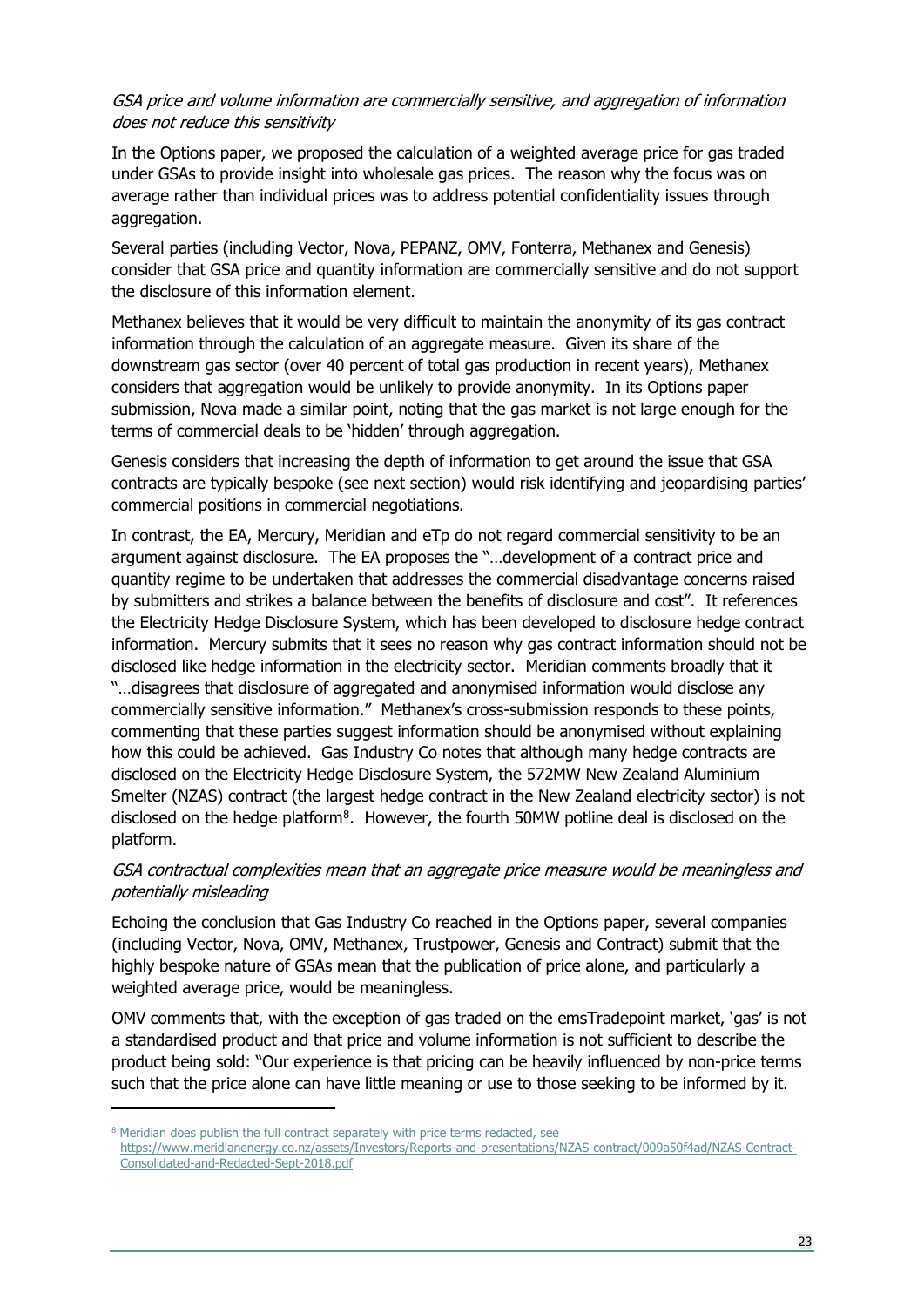We note that independent experts in price arbitration environments have made similar observations."

Methanex makes a similar argument, commenting that there are various non-price elements in its gas contracts that are part of the overall value proposition for both Methanex and its counterparties.

These two companies provide several examples of these non-price terms, including:

- The extent to which the Buyer must take or has an option to take gas, including take-orpay arrangements.
- Liabilities that parties are exposed to for not delivering or taking contracted gas.
- The extent to which an arrangement underpins future demand or supply (for example, further investment in production from a field may be linked to a Buyer's contractual commitments).
- Contractual links to other contracts.
- Possible firm and contingent volume tranches (some volume may be subject to contingent gas in a field being 'proved up').
- Priority/interruption provisions.
- Seller relief provisions.

Trustpower and Genesis make similar points in their submissions.

OMV also comments that many contracts have terms that extend over several years. The current contracts that are 'at play' are a mix of contracts that were agreed at various points in the past reflecting wholesale gas market conditions that were expected at the time. An average of prices from these contracts is unlikely to represent parties' current expectations of forward gas wholesale market conditions. For example, Methanex announced in July 2018 that it had agreed a bilateral gas supply contract that is sufficient to supply 'more than half' of its New Zealand operations through to 2029 (an eleven-year contract). This contract was agreed before the Pohokura outage in September 2018 that led to a number of parties changing their views on forward gas market conditions. Methanex and Todd Energy also agreed a ten-year contract in 2012.

The EA considers that the issue of bespoke gas contracts is a valid concern and should be the focus of further investigation. It notes that similar issues are faced in the electricity sector but challenges with contract complexity were overcome in the development of the Electricity Hedge Disclosure System. As noted above, Mercury similarly references the electricity hedge disclosure regime. Likewise, in its Options paper submission, EnergyLink considers that the arrangements should mirror those in the electricity sector. Meridian submits that price and volume information should be disclosed and that interested parties would need to understand the limitations of the published average price information.

# <span id="page-23-0"></span>**2.7.3 Gas Industry Co comment**

Most gas sector parties (except for eTp) who submitted on this issue consider that GSA information should not be disclosed to enable the calculation of an average price measure. In contrast, companies who operate solely or primarily in the electricity sector, together with eTp, consider this information should be provided. Gas Industry Co recognises that electricity companies whose activities do not include gas-fired generation need to understand the gas price that thermal electricity generators face to participate effectively in the wholesale electricity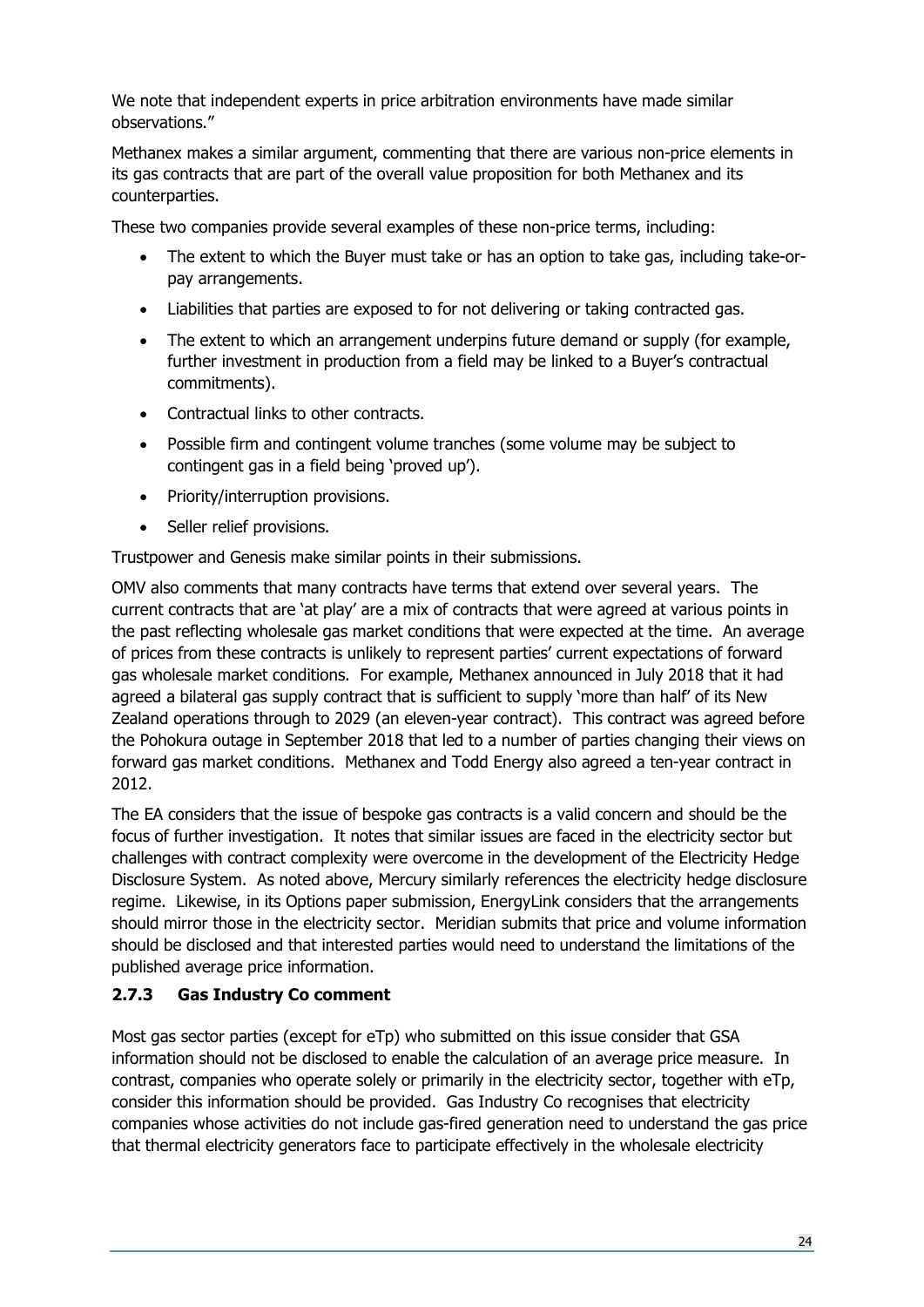market. We intend to do further work to identify the specific issues and needs of these companies and options for how these needs might be addressed.

# <span id="page-24-0"></span>**2.8 emsTradepoint price & volume disclosure**

# <span id="page-24-1"></span>**2.8.1 Problem assessment summary**

The Problem Assessment paper concluded that emsTradepoint market information should not be included in a Statement of Proposal on information disclosure. This conclusion was made on the basis that eTp now discloses lagged Volume Weighted Average Price (VWAP), Frankley Road Natural Gas Monthly Index (FRMI) and Frankley Road Natural Gas Quarterly Index (FRQI) measures on the public facing part of its website. eTp also publishes VWAP and delivered volumes for the previous day on a ticker screen on its page. We understand that eTp is investigating the publication of lagged volume information on the public part of its website. It also offers read-only access to its platform for \$5,000 p.a. Gas Industry Co commented in the Problem Assessment paper that we will continue to monitor the effectiveness of information disclosure on the emsTradepoint market.

# <span id="page-24-2"></span>**2.8.2 Submissions analysis**

Most parties who submitted on this information element agree with Gas Industry Co's conclusion that further emsTradepoint market disclosure is not required (Mercury, Meridian, eTp, First Gas, Vector, Nova, MGUG, Trustpower, Genesis). For instance, MGUG comments that the read-only access fee is not material to most large users who would find this information valuable.

Greymouth disagrees with Gas Industry Co's conclusion. It submits that in order to promote market efficiency, anonymised emsTradepoint live trading board information should be available publicly on a real-time basis. We note that market operators typically do not provide real-time information on their markets for free. For instance, NZX information is publicly available with a 20-minute lag.

The EA considers that further assessment of this issue should be completed. It is not supportive of any market information being behind a paywall because this creates a barrier to competition. We note that the EA misunderstands the information that eTp provides publicly. It comments that eTp should publish prices with daily rather than weekly granularity. eTp does publish daily price information on a lagged basis.

# <span id="page-24-3"></span>**2.8.3 Gas Industry Co comment**

Gas Industry Co confirms the conclusion reached in the Problem Assessment paper on this matter. This information element will not be progressed further at this stage. However, we will continue to monitor the effectiveness of information disclosure on the emsTradepoint market.

# <span id="page-24-4"></span>**2.9 Gas storage facilities information**

# <span id="page-24-5"></span>**2.9.1 Problem assessment summary**

In the Options paper consultation process, several parties submitted that storage levels of gas storage facilities should be disclosed. Gas storage information is included in the information disclosure regimes of several countries that Gas Industry Co reviewed in the Options paper.

Currently there is one storage facility in the New Zealand gas sector, the Ahuroa gas storage facility (Ahuroa, owned and operated by Flex Gas). Flex Gas submits Ahuroa storage level information to MBIE as part of its Quarterly Retail Sales Survey (QRSS). This information is used by MBIE to calculate a quarterly stock change figure in its gas production, transformation and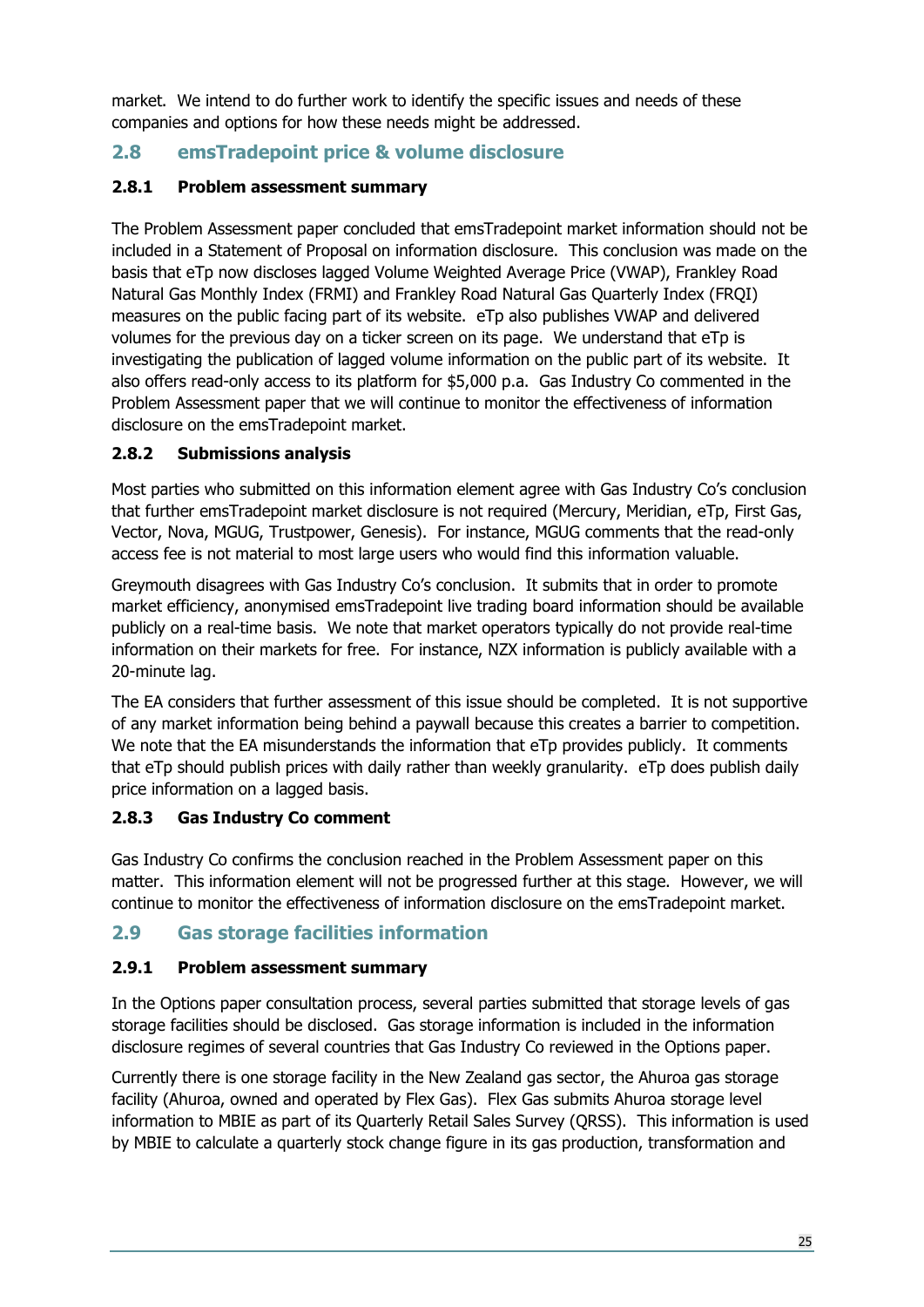consumption data tables[9.](#page-25-4) Flex Gas has recently agreed with MBIE to provide this information on a monthly basis. MBIE will continue to report this information as a stock change line item.

Gas Industry Co's Problem Assessment paper concluded that the limited amount of public information available on Ahuroa storage levels may potentially cause efficiency issues for parts of the sector. We noted that at least some of these issues could be addressed through Gas Industry Co discussing with MBIE the possibility of making the storage level information supplied by Flex Gas in its QRSS submission publicly available.

Gas Industry Co determined that the inclusion of this information element in a SOP would depend on whether parties (either MBIE or Flex Gas directly) would voluntarily provide more information.

# <span id="page-25-0"></span>**2.9.2 Submissions analysis**

Many of the submissions on this information element (including Haast, the EA, Mercury, Meridian, eTp, Vector, Greymouth, Trustpower and Genesis) consider that information on storage levels at gas storage facilities should be disclosed. A common theme in these submissions is that information issues associated with gas storage facilities are similar to those for gas production and processing facilities.

Parties have different views on the next step for this information element. Greymouth and eTp consider that gas storage facilities information should be advanced to the SOP stage. In contrast, Trustpower suggests that Gas Industry Co should publish the information, with data sourced either from MBIE or Flex Gas directly. Genesis has a similar view. Along similar lines, the EA comments that MBIE and/or Flex Gas should publish monthly data. Vector has the same position although it considers that a SOP could be another avenue to advance this issue.

# <span id="page-25-1"></span>**2.9.3 Gas Industry Co comment**

MBIE gathers information on Ahuroa storage levels under its regulatory powers. Gas Industry Co's preference is to avoid creating separate regulations to capture the same information.

We have discussed with Flex Gas the option of copying Gas Industry Co in on the information it supplies MBIE. Flex Gas is supportive of this idea and has received confirmation from its customers that they are happy with this approach. Gas Industry Co will publish this monthly Ahuroa storage information on the information portal page of our website.

# <span id="page-25-2"></span>**2.10 Forecasts of gas production**

# <span id="page-25-3"></span>**2.10.1 Problem assessment summary**

The Options paper considered the requirement for gas producers to provide forecast production information for the coming year. The motivation for this information element came primarily from the electricity sector. In particular, the electricity system operator commented that this information is important for assessing electricity security of supply. We understand that the system operator receives this information on a confidential basis through informal discussions but is unable to share it with other electricity sector parties because of confidentiality issues.

Under the Crown Minerals (Petroleum) Regulations 2007, producers are required to provide MBIE with gas production figures for the previous year and the proposed production profile for the projected life of the field. Producers provide this information to MBIE by 31 March each year.

<span id="page-25-4"></span><sup>9</sup> <https://www.mbie.govt.nz/assets/Data-Files/Energy/nz-energy-quarterly-and-energy-in-nz/Gas.xlsx>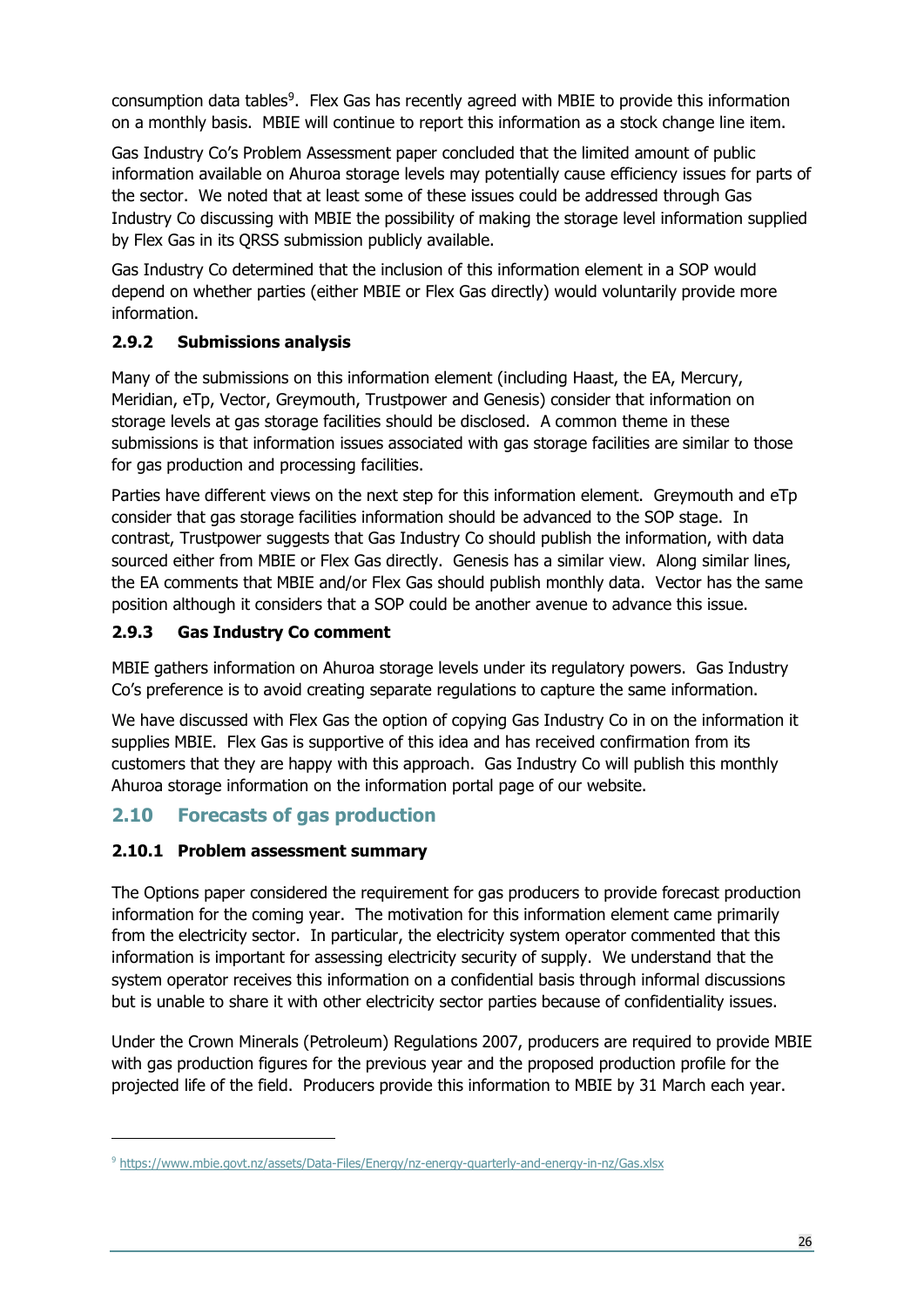MBIE publishes these annual production figures in its New Zealand Oil and Gas Reserves tables $10$ .

The Problem Assessment paper concluded that because producers already disclose gas production information to MBIE under the Crown Minerals (Petroleum) Regulations 2007, it does not appear to make sense for this disclosure to be replicated under further, separate arrangements. Gas Industry Co proposed that this information element should not be progressed further in our information disclosure workstream. We intended to work with MBIE regarding the timing of the publication of this information.

# <span id="page-26-0"></span>**2.10.2 Submissions analysis**

Parties agreed with Gas Industry Co's conclusion in the Problem Assessment paper. There was general support for Gas Industry Co working with MBIE on the publication timing for this information.

# <span id="page-26-1"></span>**2.10.3 Gas Industry Co comment**

MBIE gathers an array of gas exploration and production information, including production forecast information, under the Crown Minerals (Petroleum) Regulations 2007. As discussed above, MBIE already publishes production forecast information in its New Zealand Oil and Gas Reserves tables. Gas Industry Co's preference is to avoid creating separate regulations to capture the same information.

We are aware of parties' interest in having this information available sooner in the year and have discussed this issue with MBIE. MBIE is reluctant to publish information before it has checked the submitted figures for accuracy. In 2019 it published the tables in June, which was earlier than usual, and then subsequently identified a consistency issue with the data. MBIE currently expects to release the 2020 edition in July. MBIE has introduced new systems which may enable it to release information earlier in future years.

We do not intend to advance this information element further in this workstream. However, Gas Industry Co will continue to work with MBIE on the timing of the release of this information.

# <span id="page-26-2"></span>**2.11 Forecasts of major users' gas consumption**

# <span id="page-26-3"></span>**2.11.1 Problem assessment summary**

The Options paper considered the requirement for major users to provide forecast consumption information for the next 12 months. This information element was identified as a possible extension to the disclosure of forecast gas production information.

The Problem Assessment paper concluded that there does not appear to be a significant problem associated with a lack of this information. In contrast, this information is commercially sensitive for some major users. On balance, it appears that there is no net benefit associated with the disclosure of this information. We considered that this information element should not be included in a SOP, however we welcomed feedback on this position.

#### <span id="page-26-4"></span>**2.11.2 Submissions analysis**

Eleven of the 14 parties who submitted on this information element (including the EA, Meridian, First Gas, Vector, Nova, OMV, Fonterra, Methanex, PEPANZ, Genesis and Contact) agree with the

<span id="page-26-5"></span><sup>10</sup> https://www.mbie.govt.nz/building-and-energy/energy-and-natural-resources/energy-statistics-and-modelling/energystatistics/petroleum-reserves-data/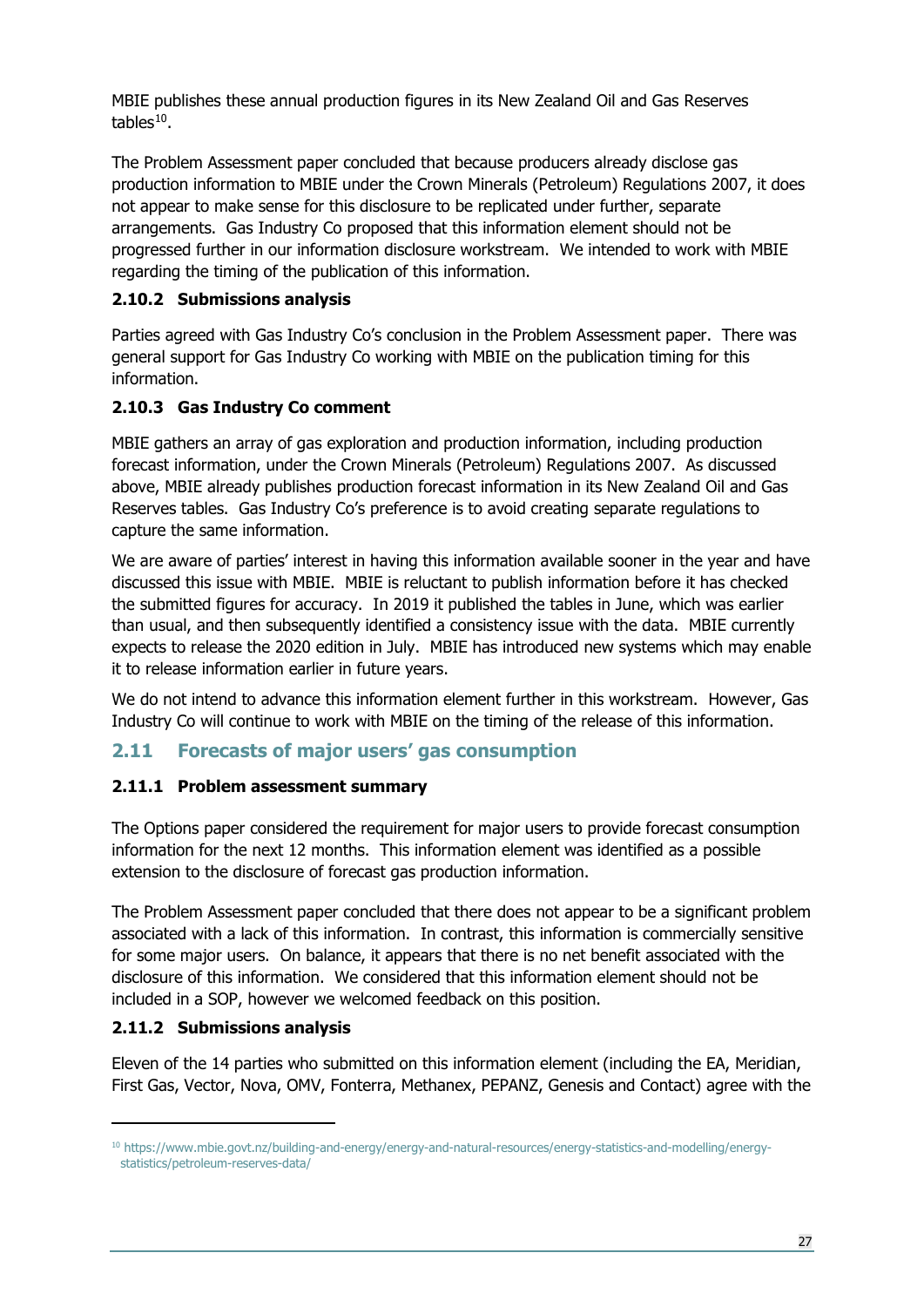Problem Assessment analysis and our conclusion that further work on this information element is not required.

Three parties (Haast, Trustpower and eTp) consider that this information should be disclosed. A common argument made by these parties is that symmetry of information across the production and demand sides of the wholesale gas market is important because both sides of the market affect the supply and demand balance and therefore the market price.

MGUG notes that major user gas consumption information is often known or knowable. It comments that Gas Industry Co could publish public information on forecast consumption to assist information transparency.

## <span id="page-27-0"></span>**2.11.3 Gas Industry Co comment**

Gas Industry Co notes that any intervention should be focussed on parts of the market where there is a problem. We do consider that parties supporting the disclosure of this information element have identified a problem on the demand side of the market that would warrant the disclosure of this information. Accordingly, Gas Industry Co does not intend to progress this information element further in this workstream.

Regarding MGUG's suggestion that Gas Industry Co should publish publicly available consumption information, we note that we have recently begun publishing charts on major users' consumption. Gas Industry Co will consider opportunities for providing other publicly available information in the development of our information portal.

# <span id="page-27-1"></span>**2.12 Gas positions of thermal electricity generators**

## <span id="page-27-2"></span>**2.12.1 Problem assessment summary**

Several parties have commented that in the electricity sector there are inadequate obligations on thermal generators to provide information regarding the state of their thermal fuel (coal and gas) supplies. In contrast, inflows into the hydro lakes and lake levels, as well as snowpack levels, are publicly disclosed. The limited transparency regarding thermal generators' gas positions causes information asymmetry issues in the wholesale electricity market between electricity participants that have gas-fired plant and other market participants. This asymmetry may make it more difficult for the latter parties to participate effectively in the electricity market. The limited transparency also causes problems for the electricity system operator in managing electricity security of supply. The system operator gets this information through informal, confidential conversations with the parties that have this information. However, it is unable to share this information with other industry participants which makes the communication of security of supply issues difficult.

These parties would like information on thermal generators' fuel positions to be disclosed to address this information asymmetry and its implications for the electricity market.

In the Problem Assessment paper, Gas Industry Co proposed that this information element should be advanced by the EA as part of its Wholesale Market Information Disclosure project. This project will identify any gaps in the EA's power to require further information disclosure (such as contract fuel supplies) and strengthen disclosure rules to include information on the availability of generation fuel. Given the cross-over between the gas and electricity sectors in this instance, Gas Industry Co and the EA have agreed to work together on this workstream.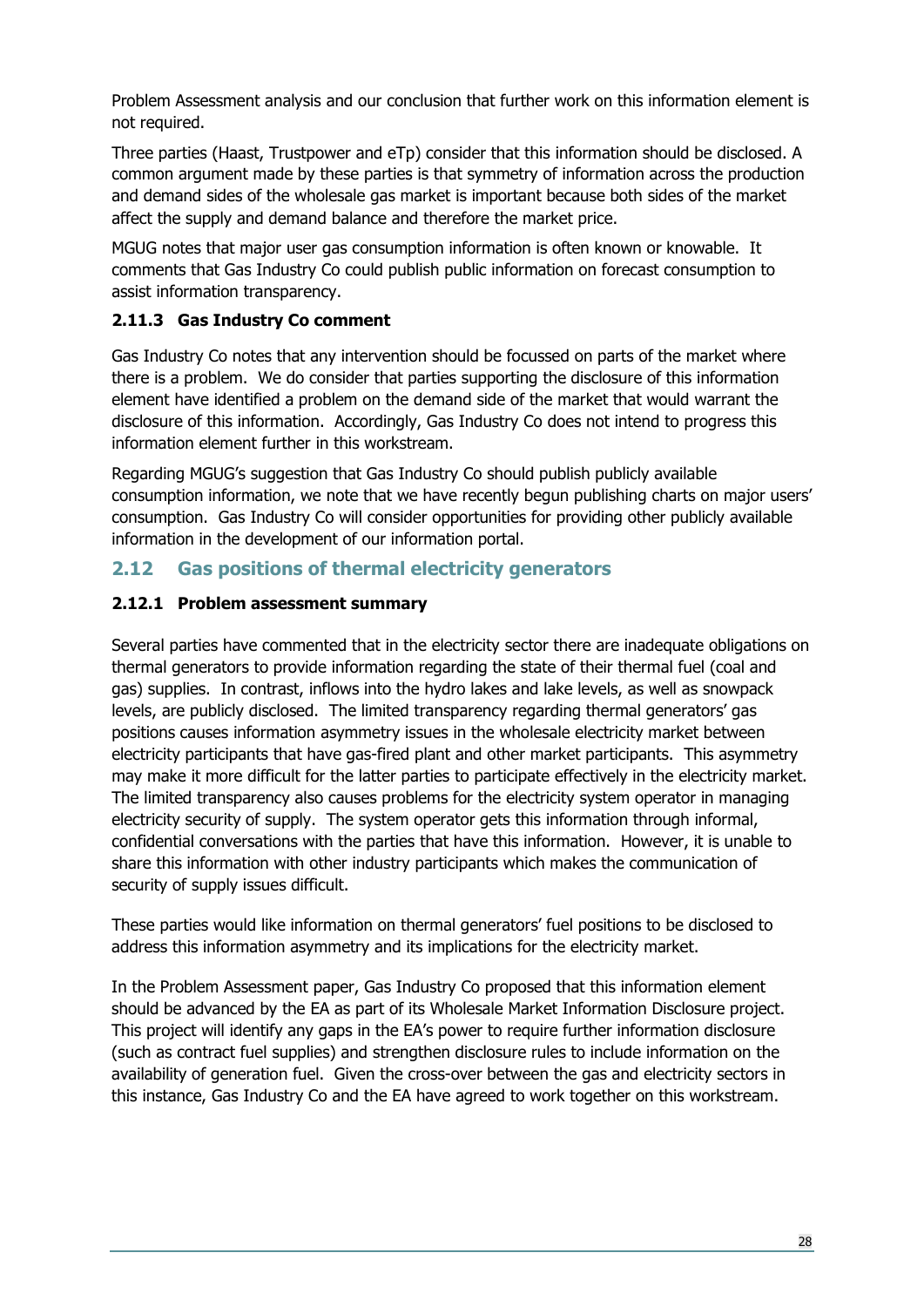#### <span id="page-28-0"></span>**2.12.2 Submissions analysis**

Most parties that comment on this information element (including Haast, the EA, MEUG, Mercury, Meridian, eTp, First Gas, Vector, Nova and Trustpower) support the EA taking the lead on this issue with Gas Industry Co working collaboratively with the EA. For instance, Vector "…supports this 'joined up' initiative".

Greymouth and Genesis disagree with the Problem Assessment conclusion on this matter. Greymouth considers that Gas Industry Co should consider "…all matters that may affect gas, not just gas matters. GIC should also give further thought as to whether it is in a position to consider multi-faceted energy matters." Gas Industry Co considers that the best way for addressing multi-faceted energy matters like this issue is through a collaborative approach with other agencies. We work with various agencies on a range of gas issues. Gas Industry Co is working with the EA on this information element as well as other energy sector matters.

Genesis submits that it is not practical or appropriate for thermal electricity generators to disclose their gas fuel book. Genesis makes several arguments supporting this position. For instance, Genesis comments that gas availability is only one of several factors that drives decisions on how and when it operates its various generation assets. Nova supports Genesis's arguments. These points are being considered in the EA's Wholesale Market Information Disclosure project.

## <span id="page-28-1"></span>**2.12.3 Gas Industry Co comment**

This information element has been picked up as part of the EA's Wholesale Market Information Disclosure project. Gas Industry Co is working collaboratively with the EA on this project. We will ensure that the comments raised in submissions are picked up in that project.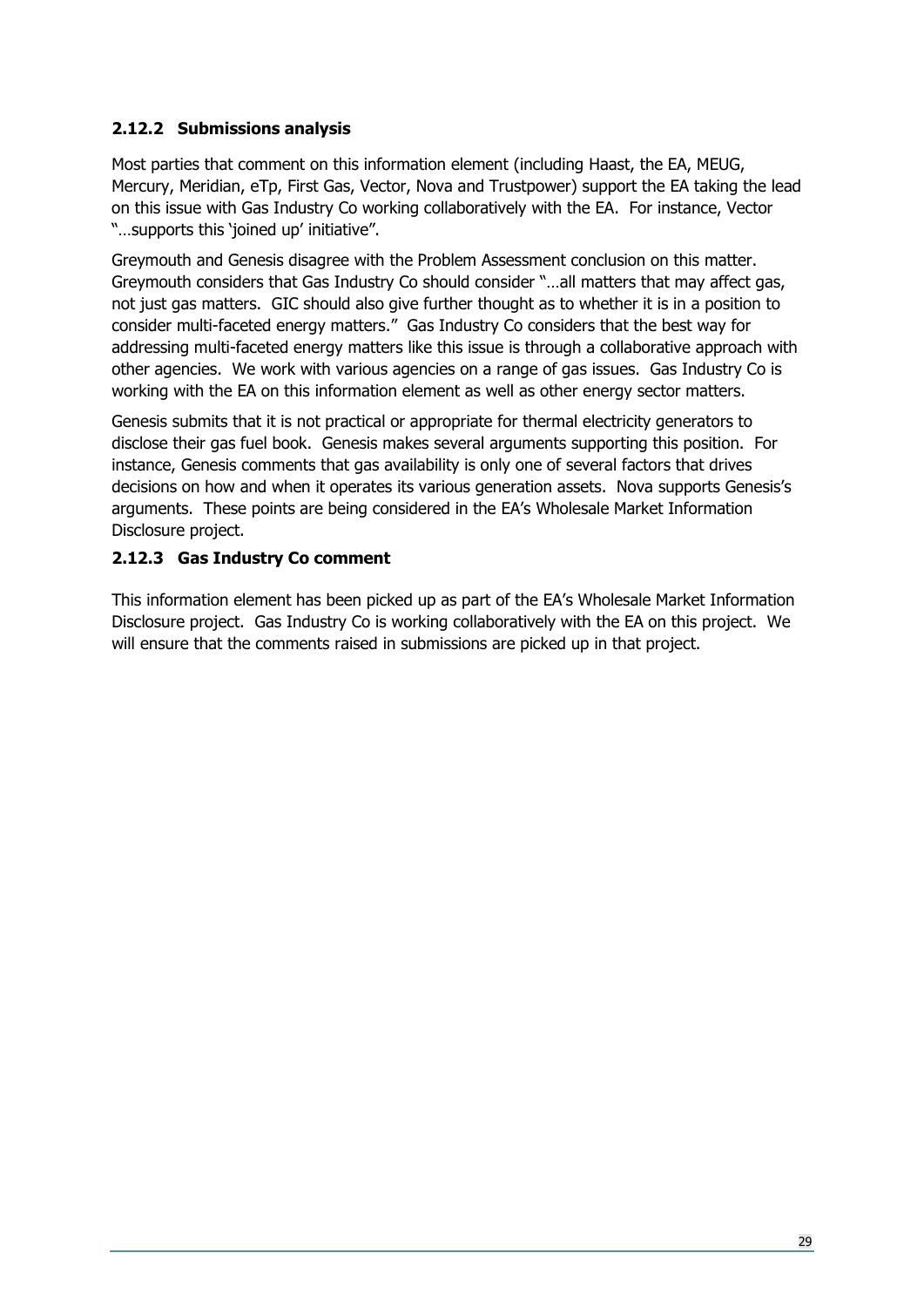# <span id="page-29-0"></span>3. Summary of Next Steps

In this section, we summarise the next steps for each of the information elements. We also comment on progress in other Gas Industry Co work on information disclosure matters.

The following table summarises the next steps for each of the information elements discussed in this paper.

| <b>Information</b><br>element                 | <b>Next step</b>                                                                                                                                                                                                                                                                                                                                                           |
|-----------------------------------------------|----------------------------------------------------------------------------------------------------------------------------------------------------------------------------------------------------------------------------------------------------------------------------------------------------------------------------------------------------------------------------|
| Gas production<br>outages                     | Gas production outage information will be progressed to a Statement of<br>Proposal (SOP). The SOP will include the identification and evaluation of<br>options to address the identified information issues, covering both<br>industry-led and regulatory options. This will include an evaluation of the<br>industry-led Upstream Gas Outage Information Disclosure Code. |
| Gas storage facility<br>outages               | This information element will also be progressed to a SOP stage in<br>tandem with production outages. Again, the Upstream Gas Outage<br>Information Disclosure Code, which includes the Ahuroa gas storage<br>facility, will be assessed as one of the options.                                                                                                            |
| Major gas user facility<br>outages            | Given the range of views expressed in submissions, Gas Industry intends<br>to conduct further, separate work on this issue. The next step will involve<br>the development of a position paper which will identify how/whether to<br>progress this issue further.                                                                                                           |
| Transmission outages                          | This information element will not be progressed further at this<br>stage. Gas Industry Co will continue to monitor the effectiveness of<br>transmission system information disclosure.                                                                                                                                                                                     |
| GSA average price<br>information              | Gas Industry Co intends to conduct further work on this information<br>element. A particular focus will be understanding the needs of electricity<br>sector participants (who are the parties in submissions who<br>predominantly want this information) and options for addressing these<br>needs.                                                                        |
| emsTradepoint price<br>(& volume) information | This information element will not be progressed further at this stage.<br>However, we will continue to monitor the effectiveness of information<br>disclosure on the emsTradepoint market.                                                                                                                                                                                 |
| Gas storage facility<br>information           | Flex Gas has agreed to provide Gas Industry Co the monthly Ahuroa<br>storage information it supplies MBIE. Gas Industry Co will publish this<br>information on the information portal page (see below) of our website.                                                                                                                                                     |
| Gas production<br>forecast information        | We do not intend to advance this information element further in this<br>workstream. Gas Industry Co will continue to work with MBIE on the<br>timing of the release of this information.                                                                                                                                                                                   |

#### **Table 2 Next steps for each information element**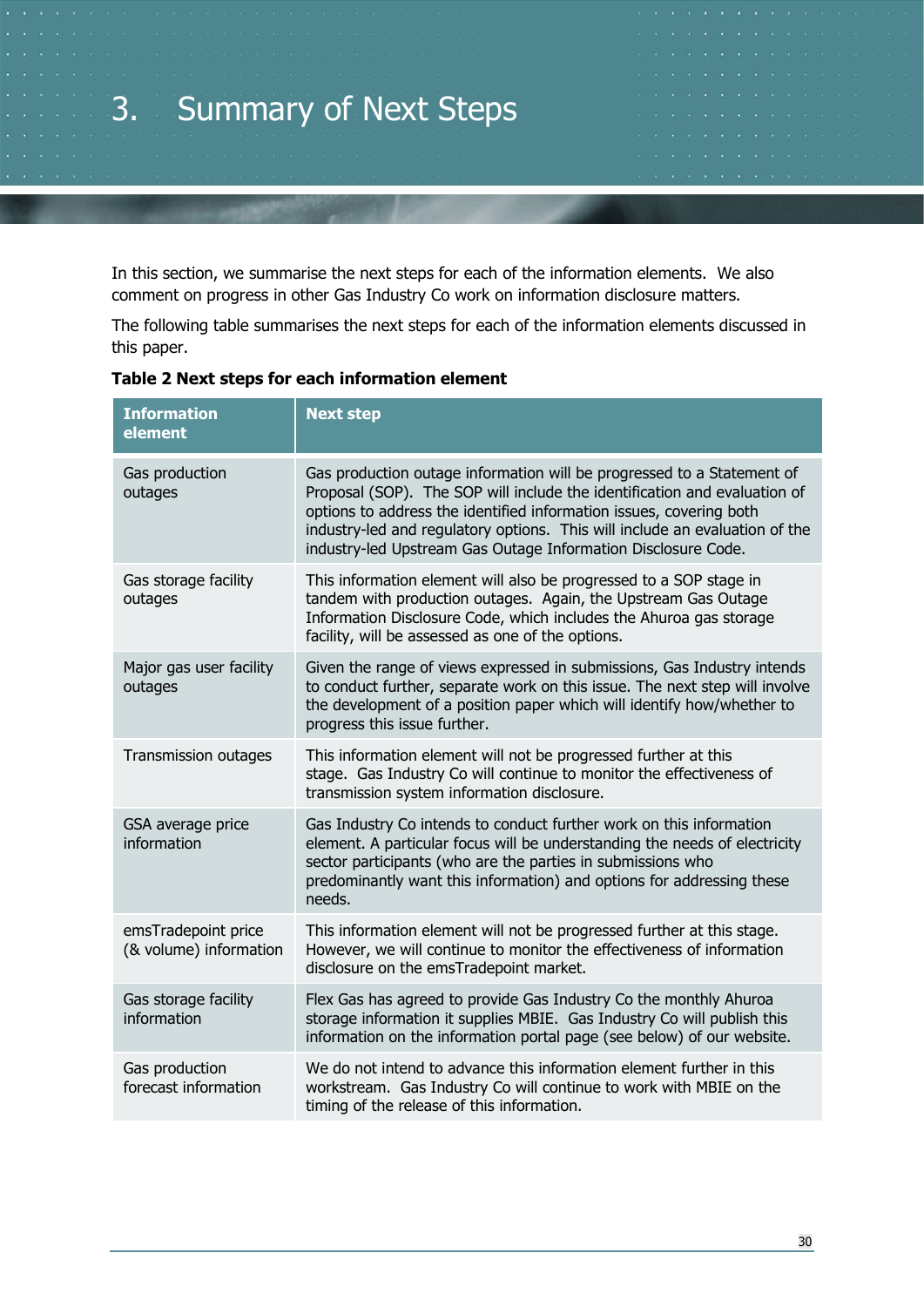| Major users' forecast<br>gas consumption<br>information | This information element will not be progressed further in this<br>workstream.                                                                                                                 |
|---------------------------------------------------------|------------------------------------------------------------------------------------------------------------------------------------------------------------------------------------------------|
| Thermal generator gas<br>position information           | This information element has been picked up as part of the EA's<br>Wholesale Market Information Disclosure project. Gas Industry Co is<br>working collaboratively with the EA on this project. |

As a precursor to more formal information disclosure arrangements, Gas Industry Co developed the Industry Notifications page on its website, [https://www.gasindustry.co.nz/industry](https://www.gasindustry.co.nz/industry-notifications/)[notifications/.](https://www.gasindustry.co.nz/industry-notifications/) This page was launched in July 2019. This page is a place for the industry to post notifications relating to the New Zealand gas industry.

Gas Industry Co is continuing to develop an information portal on its website. The intention is that this will be a one-stop place for parties to access publicly available gas sector information. The portal will include a guide to assist in the interpretation of this information. As a first step in developing this portal, Gas Industry Co publishes updated gas production and major user consumption charts three times a week. The charts show the gas output from most major fields, and the consumption of gas by several large users $11$ .

<span id="page-30-0"></span><sup>&</sup>lt;sup>11</sup> The data used in the creation of these charts is publicly available at the Open Access Transmission Information System (OATIS) website [http://www.oatis.co.nz](http://www.oatis.co.nz/) and the Balancing Gas Information Exchange (BGIX) [http://www.bgix.co.nz](http://www.bgix.co.nz/)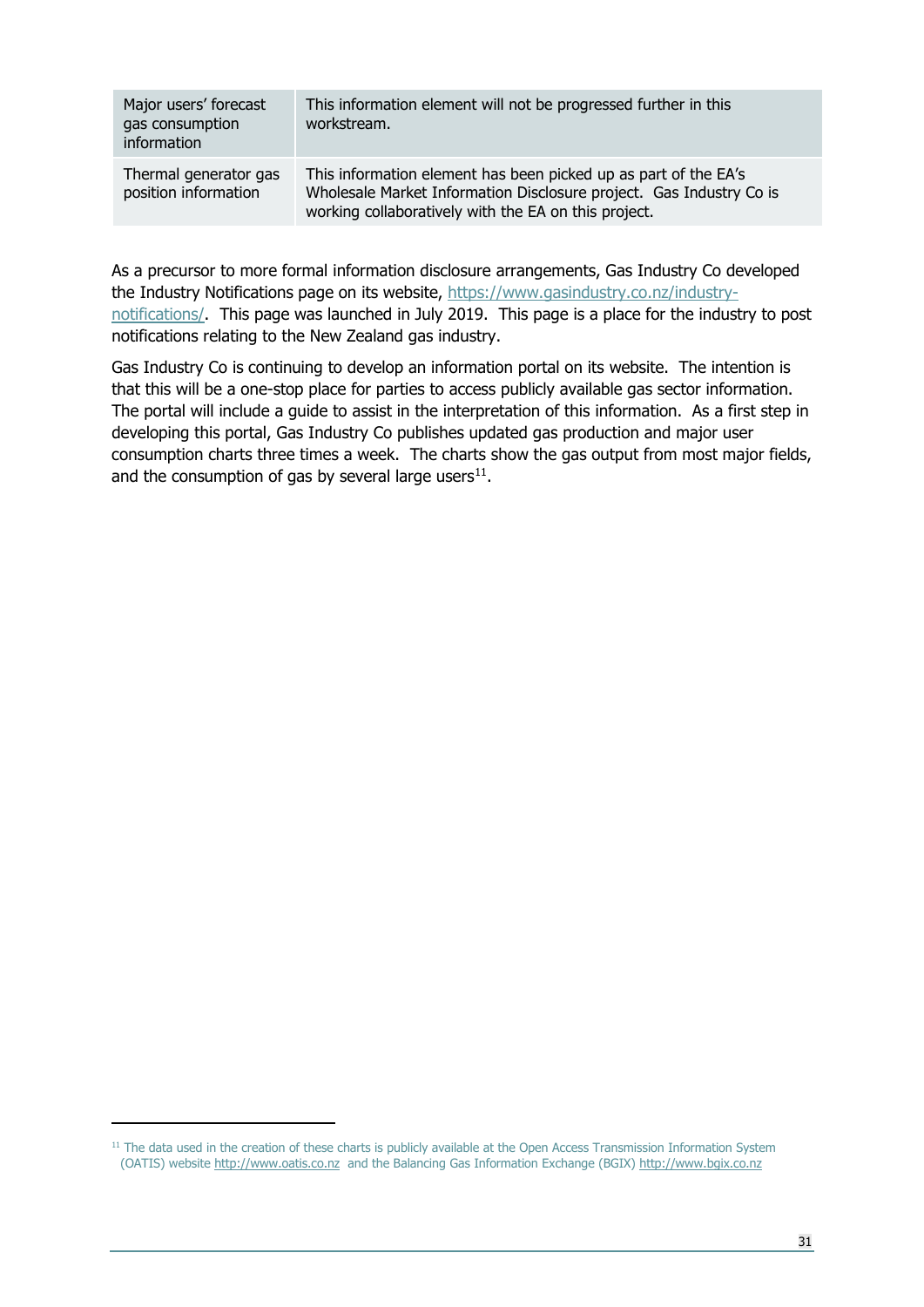# **Glossary**

| <b>AEMC</b>   | Australian Energy Market Commission                                                                                                                            |
|---------------|----------------------------------------------------------------------------------------------------------------------------------------------------------------|
| Ahuroa        | Ahuroa Gas Storage Facility                                                                                                                                    |
| EA            | <b>Electricity Authority</b>                                                                                                                                   |
| EMI           | Electricity Market Information website                                                                                                                         |
| <b>EPR</b>    | <b>Electricity Price Review</b>                                                                                                                                |
| eTp           | emsTradepoint                                                                                                                                                  |
| <b>FRMI</b>   | Frankly road natural gas monthly index                                                                                                                         |
| <b>FRQI</b>   | Frankly road natural gas quarterly index                                                                                                                       |
| Gas Act       | Gas Act (1992)                                                                                                                                                 |
| <b>GIC</b>    | Gas Industry Co                                                                                                                                                |
| GJ            | Gigajoule                                                                                                                                                      |
| <b>GPS</b>    | Government Policy Statement on Gas Governance (2008)                                                                                                           |
| <b>GSA</b>    | Gas supply agreement                                                                                                                                           |
| <b>GTAC</b>   | <b>Gas Transmission Access Code</b>                                                                                                                            |
| <b>LNG</b>    | Liquefied Natural Gas; natural gas that has been cooled down to<br>liquid form (around -162ºC) for ease and safety of non-<br>pressurised storage or transport |
| <b>MBIE</b>   | Ministry of Business, Innovation and Employment                                                                                                                |
| <b>MEUG</b>   | Major Electricity User Group                                                                                                                                   |
| <b>MGUG</b>   | Major Gas Users Group (comprising Ballance Agri-Nutrients Ltd,<br>Fonterra Co-operative Group, New Zealand Steel Ltd, Oji Fibre<br>Solutions Ltd, Refining NZ) |
| <b>MPOC</b>   | Maui Pipeline Operating Code                                                                                                                                   |
| <b>OATIS</b>  | Open Access Transmission Information System; the current gas<br>transmission IT system                                                                         |
| <b>PEPANZ</b> | Petroleum Exploration and Production Association of New Zealand                                                                                                |
| PJ            | Petajoule                                                                                                                                                      |
| <b>POCP</b>   | Planned Outage Co-ordination Process website                                                                                                                   |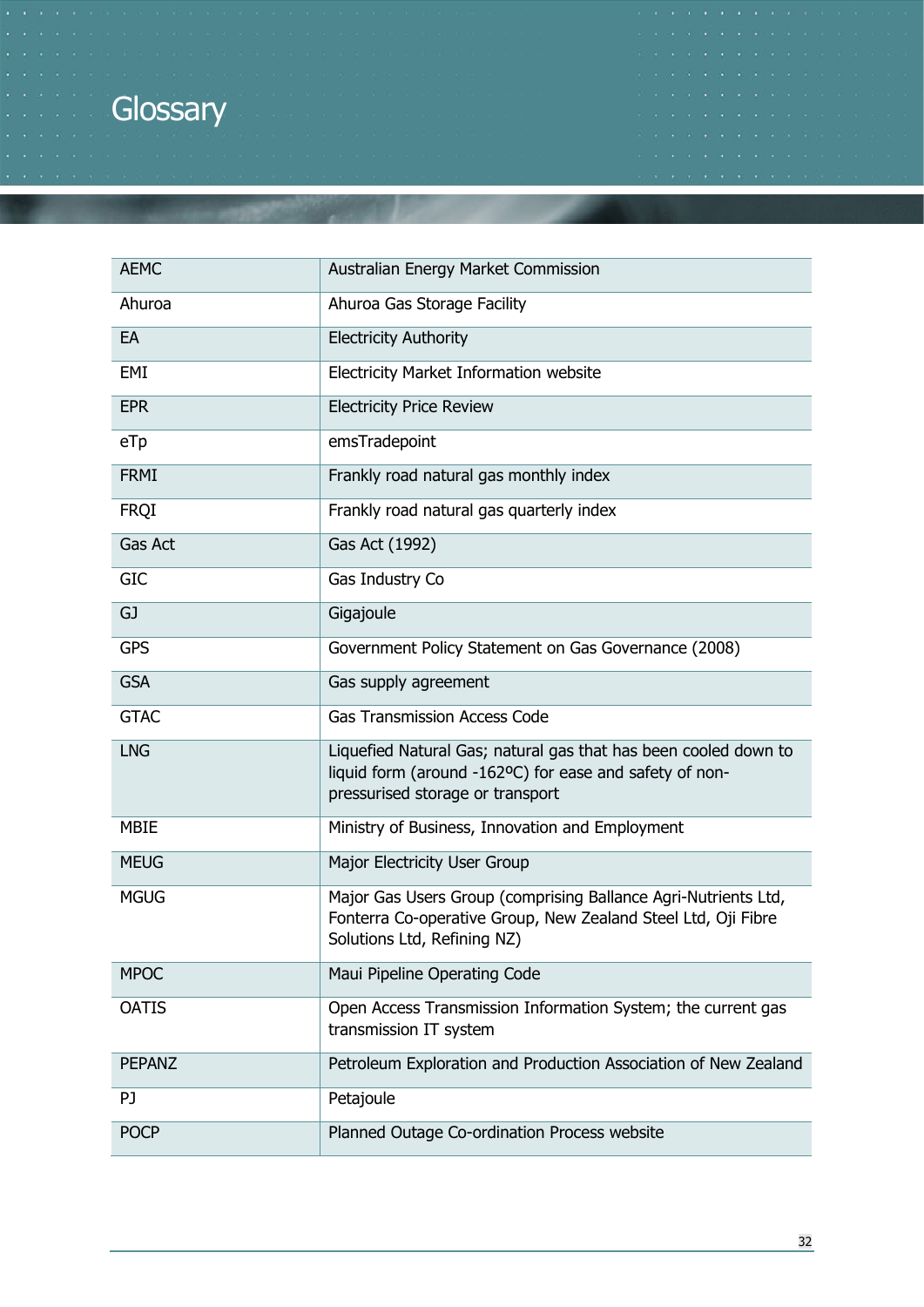| <b>QRSS</b>  | Quarterly Retail Sales Survey, managed by MBIE                                      |
|--------------|-------------------------------------------------------------------------------------|
| <b>SRMC</b>  | Short run marginal cost                                                             |
| <b>SOP</b>   | Statement of Proposal, defined in s43N of the Gas Act (1992)                        |
| <b>TACOS</b> | Transmission Access Commercial Operating System; GTAC gas<br>transmission IT system |
| <b>UTS</b>   | Undesirable trading situation                                                       |
| <b>VTC</b>   | <b>Vector Transmission Code</b>                                                     |
| <b>VWAP</b>  | Volume weighted average price                                                       |